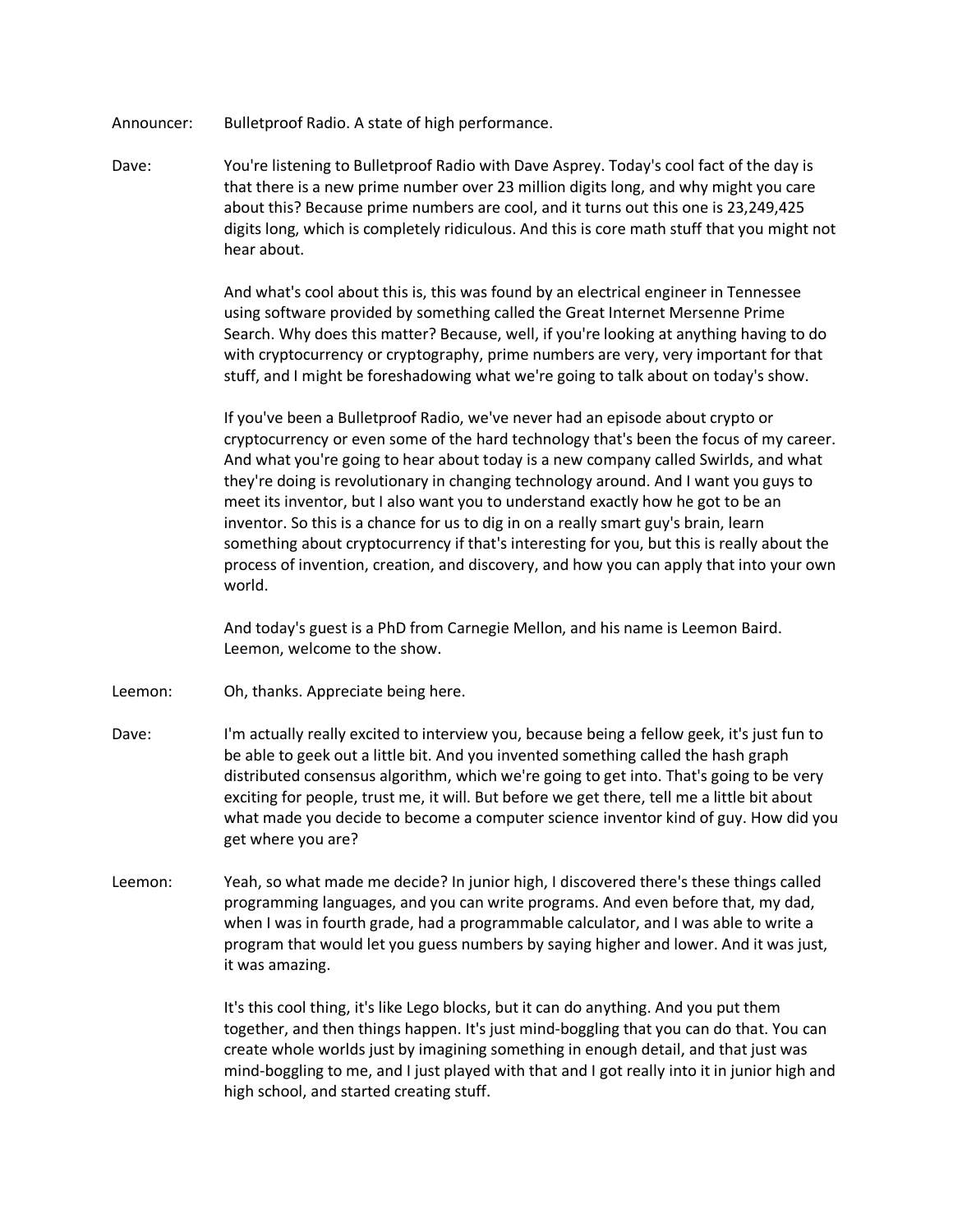Dave: That's a very typically geek story. I remember the first time we got computers, I was maybe in ninth grade or something, and within 20 minutes, I changed one of the video games to actually have swear words in it. It was ninth grade, after all. But that's kind of the hacker mindset.

> And so you were kind of born with this, it sounds like. You've always had this intense curiosity. But intense curiosity is something that almost all kids have unless something bad happens and they're taught not to be curious. But you somehow, it seems like you maintained this different mindset, because you created this whole new data structure and algorithm that got patented, and I think is a very meaningful addition to our overall set of technology that allows some of what we're doing as humans to scale.

> But how do you go from, okay, I was a curious guy in middle school where I just realized you could stack these things together ... How did you know how to stack them together in this way? Did you sit down and say, I'm going to solve this big problem, and then create a path there? Did you have a crazy dream? What happened?

Leemon: No, no, none of that! For whatever reason, I've always been into these puzzles my whole life. A problem will grab my attention, a math problem or whatever, and I'll just think about it and try to solve it. It's just fun. It's just a game.

> And I have problems I've been working on for decades and I'll probably never solve them, but sometimes, they just kind of sneak up on me and say, I want you to think about me for a little while. And so I think about them for a little while. And some of these problems are useful. This hash graph thing turned out to be kind of useful. Some of them are completely useless, like I've done stuff in cellular automata that has no use whatsoever! And I've published really cool math papers on them that nobody cares about.

> It has nothing to do with whether it's useful or not. It just grabs my attention. I want to understand and then for whatever reason, this problem grabs my attention and I keep working on it. And so I've got lots of problems I work on like that. And they're all different fields, it has nothing to do with whether they're important or not or what field they're in, and for whatever reason, five years ago, I wanted to be able to do shared worlds with a distributed database kind of thing. And it gnawed at me for years. I don't know why.

- Dave: Wow. So you just have this set of things ... Do you write them down, do you keep journals of the problems you want to solve, or is there some sort of mental construct in your head that does this?
- Leemon: Yeah, I just kind of remember them.
- Dave: Okay, you just kind of remember them.
- Leemon: And then just, often I'm just daydreaming, and one of my long list of problems comes back and I kind of work on it for a while, and then I'll set it aside or I'll solve it and write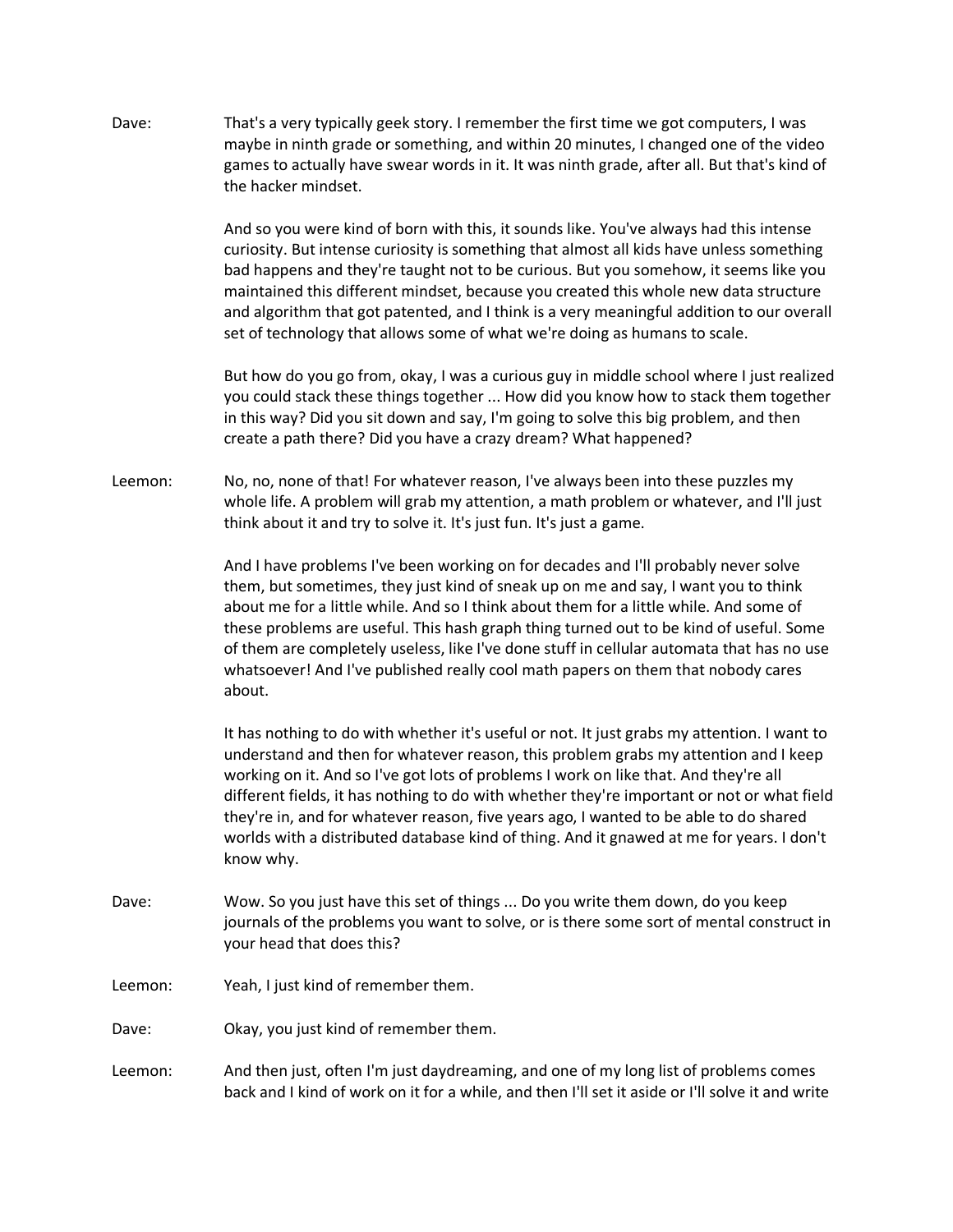a paper and publish it, or whatever. Or start a company. I've done a bunch of companies.

- Dave: Do you have ADD?
- Leemon: I do not! No. So I focus. I am the exact opposite. When I am focused on something, I don't hear anything around me. I will be so focused on it that the whole universe is just the thing I'm thinking about. So some people are really good at multitasking and some are really good at focusing, and there's sort of this continuum. I'm way over on the, I can't multitask, I only focus, side of that scale.
- Dave: Okay, so deep focus is kind of your superpower for inventing, and you sort of go ... It sounds like almost an altered state, you don't really hear people around you 'cause you're just thinking.
- Leemon: Oh yeah, absolutely. Right. Sure.
- Dave: Got it. And I would say that there's more people who are either ADD or Asperger's in ... I was on that spectrum, we'll put it that way, until I changed some of my nutrition. But if you look at computer science in particular, those are the default characteristics there. So you're one of the more deep math kind of guys, and there's ... Mathematicians have different brains than typical computer science guys, although they're kind of merging together.

Okay, so you have this ... I'm just going to make a joke here. You have this distributed ledger in your head of ideas and things. What gives you the spark when ... You have 10 different problems, and sometimes you know you just want to work on one of them. What gives you the spark to work on one of them versus another one? Is this a conscious thing, or does it just happen?

- Leemon: Absolutely just happens. Why do you enjoy playing some games and not others, or why do you enjoy watching some movies and not others? This is just what's fun for me. It seems to be inborn, I don't know why. And some problems I find very boring and I really don't want to think about those problems. And other problems are fascinating and I'll spend decades trying to solve these math problems or invent algorithms for these things. I don't know why, it just is.
- Dave: So it's driven mostly by joy and pleasure, it sounds like.
- Leemon: Oh yeah. The two things in life that bring me joy are research and teaching. Absolutely.
- Dave: Now, teaching is something that actually puts you in a flow state-

Leemon: Yeah.

Dave: -if you look at the research on flow states. And actually, research, I'm the same way. I taught for five years at the University of California, and teaching, public speaking, and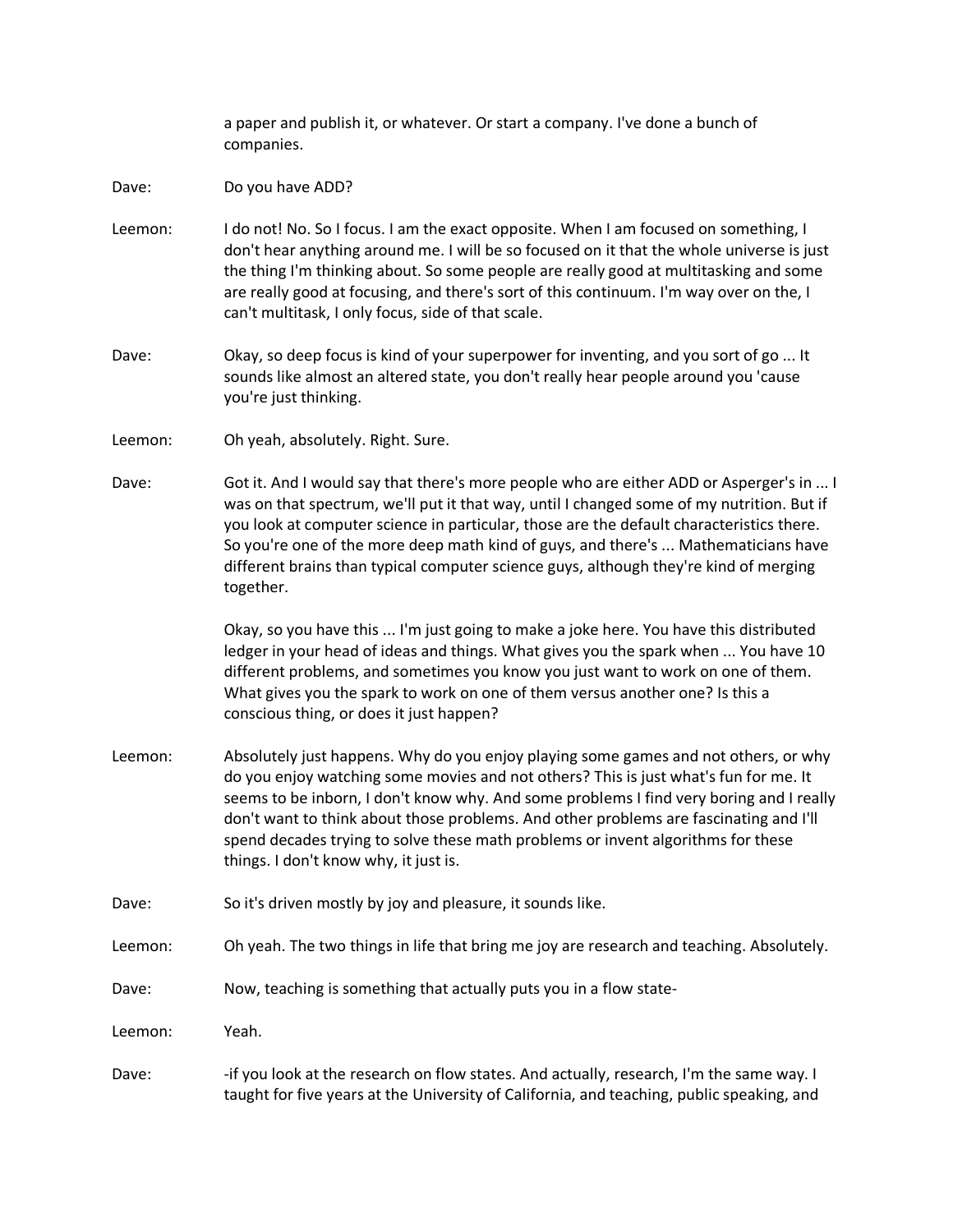research also put me into this really focusing, I don't know what the heck's going on around me.

And, okay. So you're working on these problems. Do you do things to enhance your ability to solve the problems? Like, do you go for a walk, do you breathe deeply, meditate? Do you have any things that you do that put you here, or is it so organic and natural that you just do it?

Leemon: So it is organic and natural. What I have found, and this is not choice, this is just selfobservation, is that sometimes I will just sit in a recliner and stare into space for hours on end working on these math proofs or trying to develop these algorithms or trying to design some complicated architecture.

> On the other hand, I like to take walks, and I take lots of walks. I now live near a path through the forest that goes for 40 miles. It's a beautifully paved path, it's gorgeous, here in Texas. But other times I just walk on city streets or whatever. But I like going for long walks. And so sometimes I will be walking for miles while working on these math problems, and other times I'll just sit in a chair and stare into space while working on these math problems. Seems good either way.

- Dave: And when you're solving them, are you doing visual stuff? Are you doing 3D structures in your head, or are you thinking in words and numbers? What's going on in there, 'cause I think there's a lot of people wondering, okay, here's a top inventor. So what happens in there?
- Leemon: It is absolutely visual, and I try very hard not to do this when I'm driving. I don't know if this is dangerous or not while driving. But yes, I visualize things. I view everything visually, not as equations, usually, but as visual, whatever visual things I can use.

I was actually in a job at one point where I was ... Probably shouldn't say this out loud. But I was in this job where I had to go to a meeting every day. And it was completely worthless. And-

- Dave: Like most meetings.
- Leemon: Like most meetings. There was nothing that I had to say and there was nothing that I needed to absorb, really, or I could use 1% of my brain to absorb it, because every five minutes someone said something. But I couldn't get out of it and I couldn't use paper because then it looked like I wasn't listening.

And so I was spending an hour a day for years on end, it was actually several years, that I had to go to this one hour a day meeting. And I got really good at doing math proofs entirely in my head. And in those three years of going to these one hour useless meetings, I invented or proved some theorems that later became the basis of a whole string of journal articles and things, that were just really cool. That were really fun.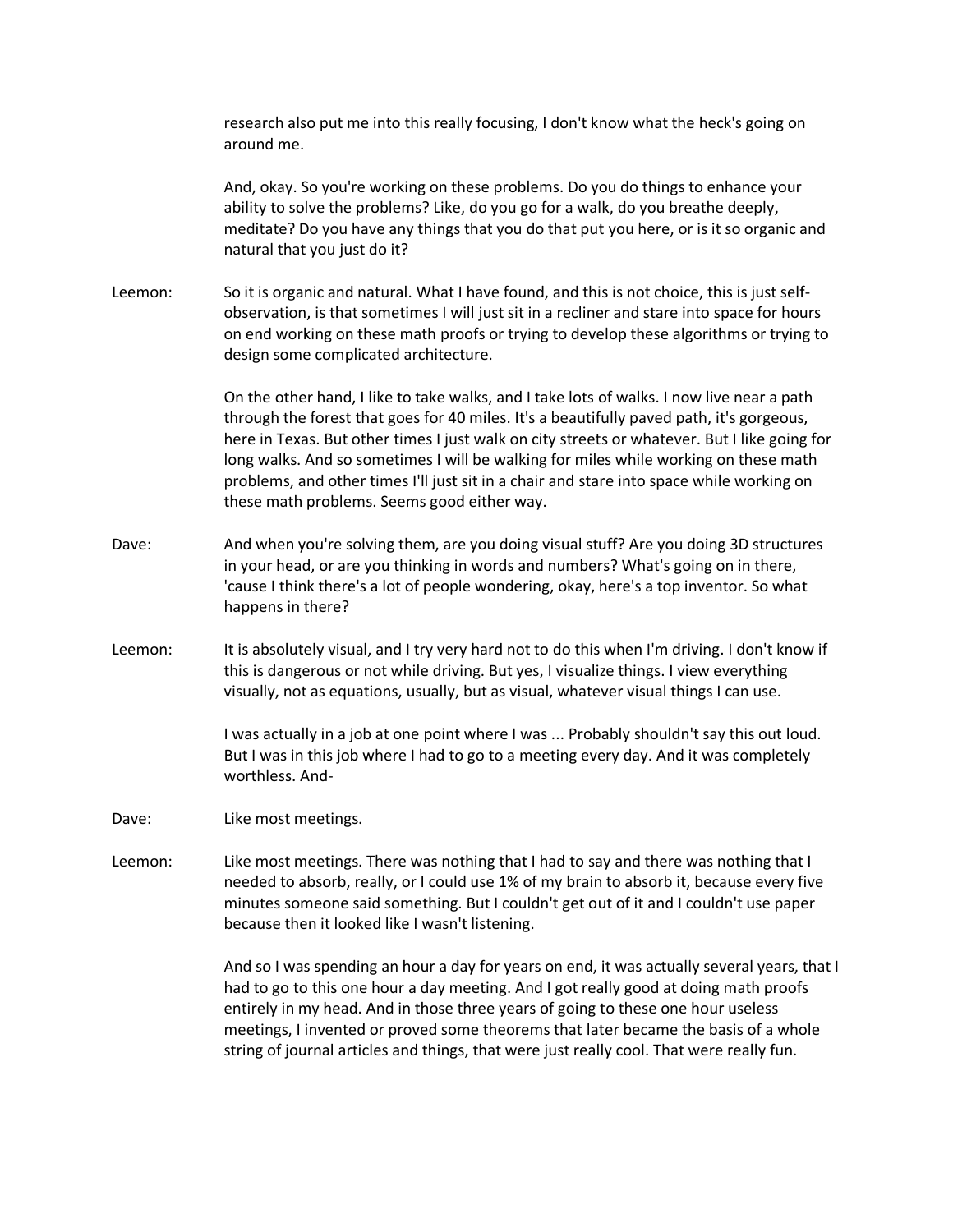|         | Deep math is kind of useless in that case, but I got to where I could visualize this and I<br>could hold quite a bit in my head at once, just using scratch paper purely mentally,<br>which was just fun. And then I'd do that.                                                                                                                                                                                                                                                                                                                                                                                                                                                                                                                                       |
|---------|-----------------------------------------------------------------------------------------------------------------------------------------------------------------------------------------------------------------------------------------------------------------------------------------------------------------------------------------------------------------------------------------------------------------------------------------------------------------------------------------------------------------------------------------------------------------------------------------------------------------------------------------------------------------------------------------------------------------------------------------------------------------------|
| Dave:   | So how long did it take you to get good at that? You said, three years, an hour a day?<br>Was this something  After six months of this, you were pretty good at having these<br>scratch papers in your head? 'Cause that's an unusual skill, but it's one that's trainable.                                                                                                                                                                                                                                                                                                                                                                                                                                                                                           |
| Leemon: | It probably is trainable, and I would imagine that the skill increased over time, but I<br>wasn't aware of it. I don't know, I was just playing with it for fun to while away the time<br>while sitting in a useless meeting.                                                                                                                                                                                                                                                                                                                                                                                                                                                                                                                                         |
| Dave:   | So there's a trick for everyone listening. If you're in a really boring meeting, practice<br>visualizing stuff in your head. And it's funny, because there's some research. I've actually<br>got it in my next book that's coming out, about the power of visualizing. And if you look<br>at what the Tibetans would do when they were meditating, is they would actually have<br>the teacher tell you, now visualize this with incredible detail, so you could hold these<br>very detailed images in your head. That was actually part of what they were teaching<br>people who were seeking enlightenment to do, was to be able to have these powers of<br>visualizing and remembering and zooming in. There's the memory palace technique and<br>things like that. |
|         | But yours is all just organic. It's just out of, I was bored, I wanted to do something fun<br>and joyful, so I sat here and I just pondered.                                                                                                                                                                                                                                                                                                                                                                                                                                                                                                                                                                                                                          |
| Leemon: | Yeah.                                                                                                                                                                                                                                                                                                                                                                                                                                                                                                                                                                                                                                                                                                                                                                 |
| Dave:   | So you're a super ponderer, is your                                                                                                                                                                                                                                                                                                                                                                                                                                                                                                                                                                                                                                                                                                                                   |
| Leemon: | I suppose so. And I've read about this stuff. So you have memory palace and things. You<br>have a path and you put images along the path, and you can use the major system to<br>turn numbers into words, and all that stuff works. I've played with that a little bit, but<br>I've never really been into it. I've never really been into trying to memorize stuff well.<br>But all that stuff works.                                                                                                                                                                                                                                                                                                                                                                |
| Dave:   | Yeah, yeah. You don't need to memorize stuff, we have this thing called Google, it<br>memorizes it for you. It's kind of done.                                                                                                                                                                                                                                                                                                                                                                                                                                                                                                                                                                                                                                        |
| Leemon: | Exactly.                                                                                                                                                                                                                                                                                                                                                                                                                                                                                                                                                                                                                                                                                                                                                              |
| Dave:   | Okay. Well, that is fascinating. All right, tell me about what is a distributive consensus<br>algorithm, and why it's important.                                                                                                                                                                                                                                                                                                                                                                                                                                                                                                                                                                                                                                      |
| Leemon: | Yeah, so it's useful, if you have a bunch of computers, to have them come to<br>agreements, even if you don't trust any particular computer or any particular person. So<br>if a group of us over the internet can come to an agreement on something where we                                                                                                                                                                                                                                                                                                                                                                                                                                                                                                         |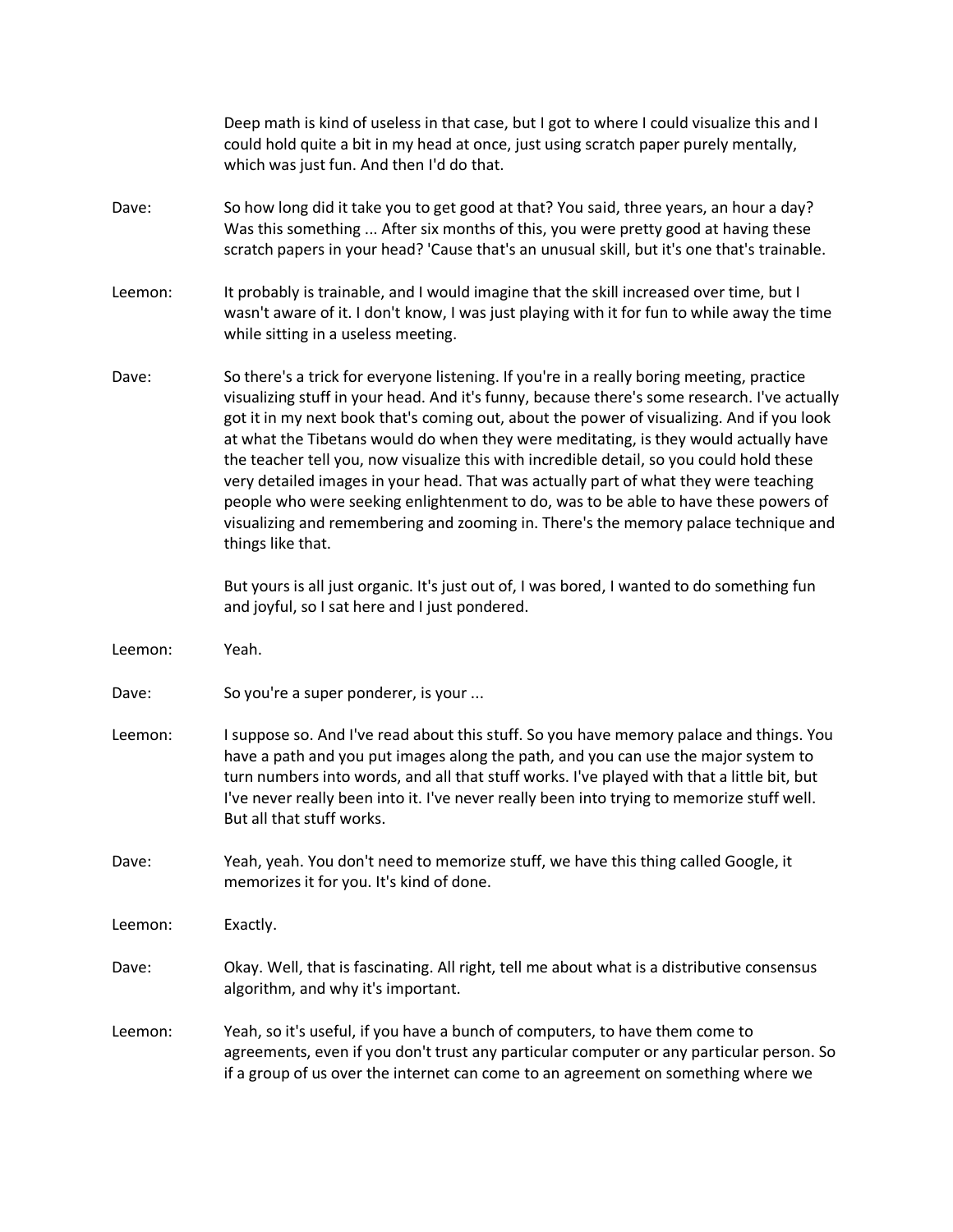don't trust any one person, then we can actually have a more trustworthy system. Now, if you don't trust anybody, even big groups of people, to be bad, then you're out of luck.

But imagine that we have a case that ... We're a bunch of businesses, and we want to have some shared information. Some shared information where I don't tell you a different set of my books than I tell someone else. I want to make sure that everybody sees the same message from me. And I don't think you personally are going to try to cheat me. I don't think any other one ... I'm sorry, I don't trust you, sorry. I don't trust you personally at all. I don't trust, but I don't think that some big group of us are going to do something bad. Like, I want a dark pool. I want this little stock market for a set of banks. I don't think that a third of the banks are going to gang up on me and try to do something nefarious.

But I don't trust you personally at all. I don't trust any one bank at all. And it's possible that any one bank might send me one set of books and send you a different set of books, or one bank that I'm talking to might later deny that he signed a contract with me. All those things, I don't trust.

So what I want is distributed trust. We're all seeing the same shared information, even if one or two bad apples are in the barrel, and I don't know who the bad apples are, and as long as I start from a position where I trust no big group of us to do bad things, then I can trust that the group as a whole absolutely is 100% trustworthy. That what we as a whole say was the information, is the information.

And if we're doing things, if I do something and the group as whole says yes, Leemon did it, then it's true. And if you do something and I do something, if the group as a whole decides that your something came before my something, it is true. Guaranteed, and we will all agree on the order of things that we have done. And if the group agrees that you did something at noon on Tuesday, then it is absolutely trustworthy that no one person could have cheated and got that time to be really early or really late. It really is at noon on Tuesday.

This is what distributed ledgers are all about. It's creating a trustworthy set of information, ordering of what we've done, timestamps on what we've done, and we can 100% trust it. And not only that, we can prove to a third party. I can take something to a court and prove to the court, you know, I really did this on Tuesday, noon on Tuesday, because look at all these people that as a group agree that I did it. That's what distributed ledgers [crosstalk 00:14:59]-

- Dave: And basically having witnesses. Lots of them.
- Leemon: Exactly. It's a group of witnesses, where you don't have to trust any one person. Powerful concept.
- Dave: This is terribly important, not just in cryptocurrencies and things like that, but inside our bodies, we have something called quorum sensing. And quorum sensing is what we're talking about here, and this is the idea of, how do we know what's going on around us?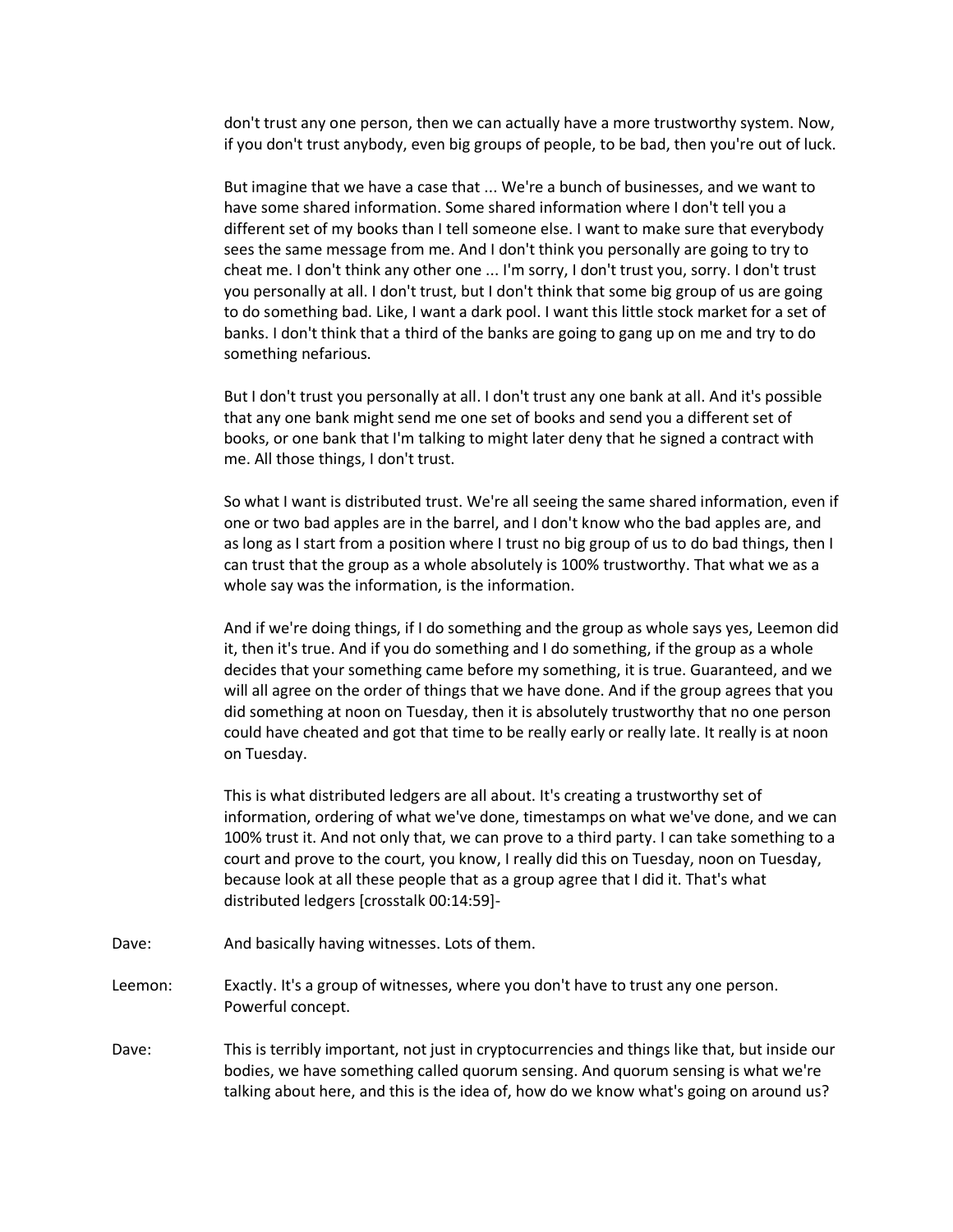So one of the areas of quorum sensing that completely screws us up is biofilms quorum. In other words, you live in a or you just enter a space that has toxic mold. The toxic mold will change the bacteria in your sinuses so they form biofilms. And to do that, they do quorum sensing to figure out, okay, who's around me and what should I be doing now? And so there's this cross communication between individual bacteria that allows them to form a cohesive community and then repel antibiotics and things like that.

So if you can disrupt quorum sensing, they can't form biofilms. And so some of the advanced treatments we're looking are exactly how to break what you're building. So this idea of biohacking, of hacking the human body, it's the same algorithms that support life, that you're looking at replicating here. And this really is building a global brain.

So one of the ways of having consensus is leader based consensus. Okay, well, the king said it, so it must be true, and that's how it is, right? Can you walk me through the other ways of driving consensus? And I'm going to tie these back to biology when I can, but I'd actually love it if you'd tie these to cryptocurrency, and also, why should we care? If we don't own Bitcoin, how are these going to be changing the world?

- Leemon: Sure. And I love the way you brought up biology. You talked about biofilms, there's also things like slime mold. A slime mold is really a bunch of little independent things, but they work together to form a single thing that can solve mazes, it can do all sorts of things. It's acting like a creature, but it's not! It's a bunch of little independent things!
- Dave: Very cool.
- Leemon: Very, very cool stuff. And then neural networks are cool, and in a previous life, I was doing machine learning, and that's the same sort of thing. That's what my degree's in. So we'll forget about all that stuff and talk about ledgers, 'cause ledgers are really cool. But it's all about an emergent behavior from a bunch of little things acting independently. You could even say markets are like that. Democracies are like that. There's all sorts of places in nature and in human created stuff that is a bunch of independent things all doing their own thing. But the emergent properties are powerful and trustworthy in some way.

So you said, how does this tie to cryptocurrencies or whatever? Here's an example. Suppose I want to make up a kind of money. Okay, what we'll do is have a computer that remembers how much money you have and how much money I have, and when I want to send you money, we'll just make the number in the computer for you get a little bit bigger, and the number for me get a little bit smaller, and now I have sent you money. That's all it is. That's how your bank works.

Oh, but wait a second. Who gets to run that computer? What if I don't trust my bank? If my bank wanted to, it doesn't have to just move money between accounts, it could create money in an account out of thin air. That would be bad.

Dave: Isn't that called fiat currency?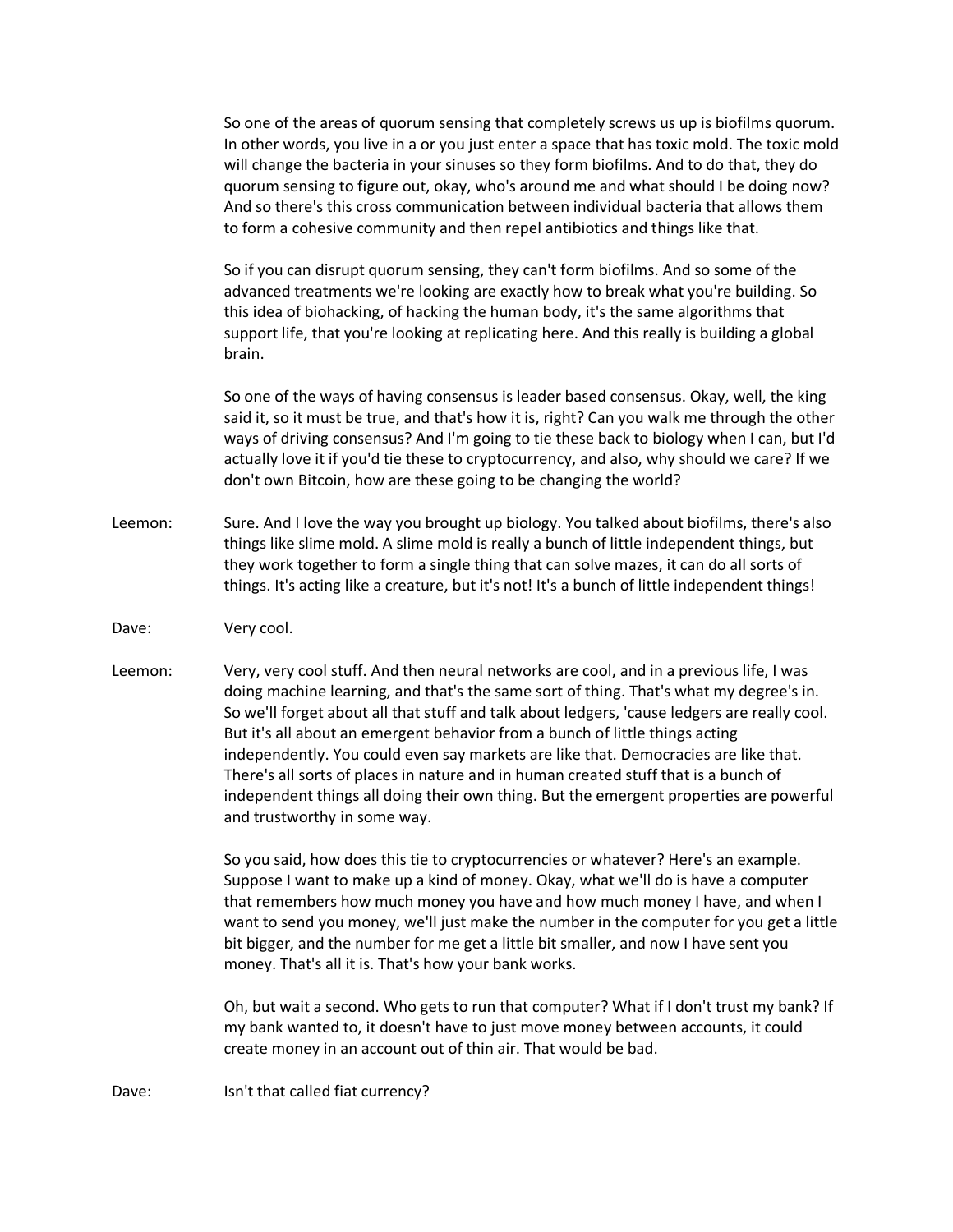Leemon: No, if a bank does it, it's called a crime. If a government does it, it's called fiat currency.

Dave: Oh, there you go.

Leemon: But this is it. So wouldn't it be cool if it could do something like a fiat currency, except we don't have to trust any one entity to do it? And maybe we could set it up so that the money supply is always constant and that no one entity can inflate the money supply? And as long as less than a third of us are evil, the money supply is physically incapable of being increased. That would be cool.

> So instead of having these two numbers, the number that knows your bank account and the number that knows my bank account, sitting on a server somewhere with a guy we trust, no, we won't do that. We'll let everybody hold the two numbers. And we as a group will come to an agreement on when money should move between them.

> So, for example, when I want to send you money, I tell the whole group, hey, I want to send him money, and I digitally sign it ... If we're using a good cryptography system, you can trust my signature. Ah, but we have a problem. What if I only have a dollar in my account and I digitally sign that I'm sending you a dollar, but I also digitally sign that I'm sending Alice a dollar at the same time? And I tell you that I'm sending you a dollar, please sell me something from your store and give me your product. But I tell Alice that I'm sending her a dollar, and ask her to give me something from her store at the same time. Double spend.

- Dave: It's bouncing a check, basically.
- Leemon: It's bouncing a check, which works fine. I can bounce checks if there's float. If it takes a while for the bank to figure it out, I can write two different checks and get two different products. That's a disaster. Basically I'm creating money out of thin or whatever.

So what we do is we as a community decide which of my two checks came first, and that's the one that's real. If I gave you the money first, then you get to keep the dollar, and Alice is out of luck. And vice versa. And so that's why consensus on order sounds very abstract and useless and mathematical, but it's the core of the whole thing. If we have some way as a group of coming to an agreement on order, we can create money, and it's good money, and we can trust the money.

And we can put deeds to the houses, and I can make sure I only sell my house to one person. I don't sell you the Brooklyn Bridge after I've sold it to somebody else. And that's enforced. And we can do more complicated contracts where I give you some land and you give me some money, and we make sure that both halves of that both happen at once. Everything becomes possible once we have this ledger where we reach agreement.

Ah, we have a problem. How do we reach agreement? Well, the simplest way is what you said. We'll have a king. We will have a leader. So when I want to send you money, I send the leader my transaction. When I send Alice money, I send the leader my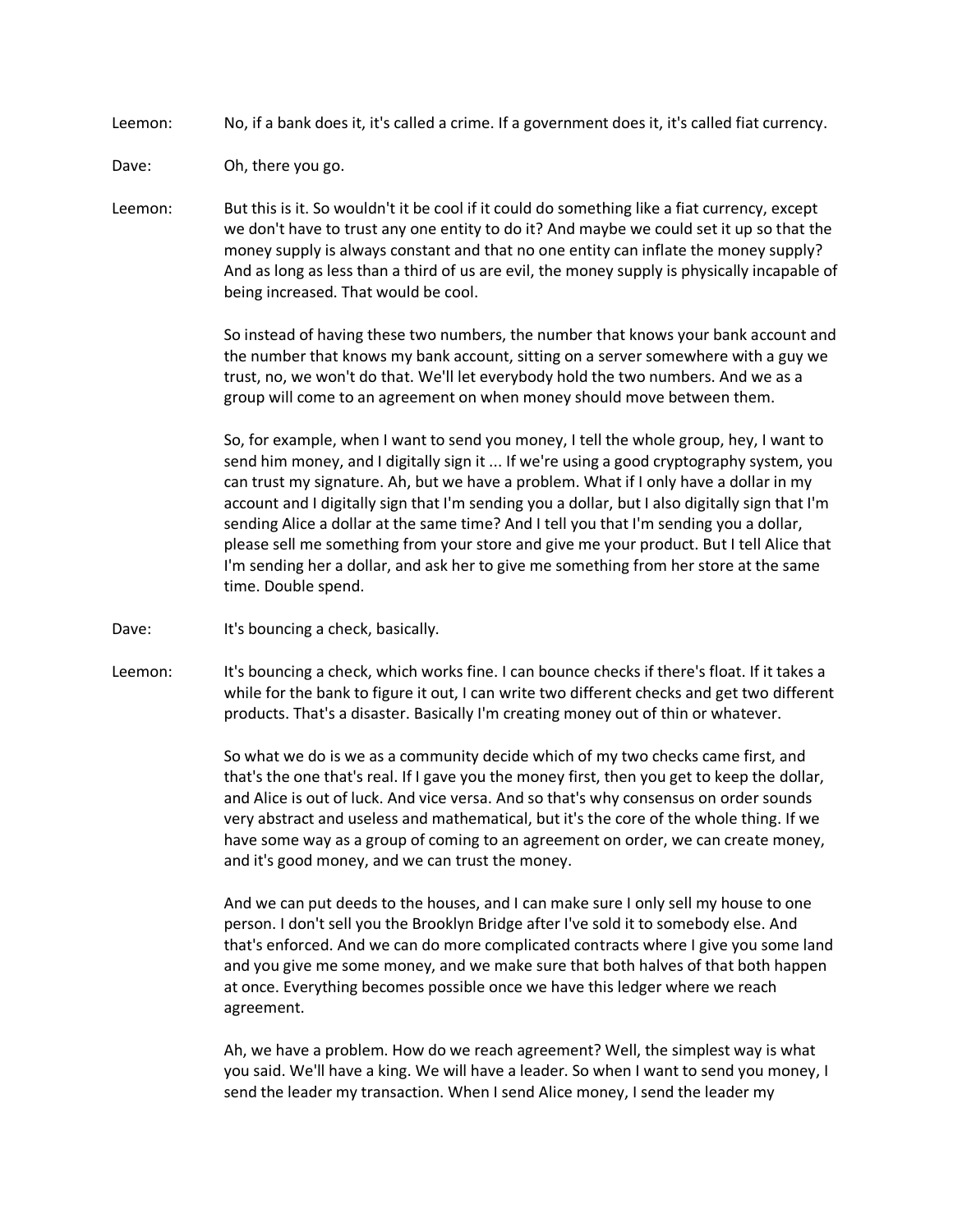transaction, and the leader decides which of the two comes first, and that's when the one that comes first ... The leader tells everybody, everybody says, leader, yes, I approve, and we're done. And we actually have a group consensus. And it actually is more trustworthy than the leader just having a server, running a server of their own, because this goes out to everybody and everybody agrees to it. So it really is truly a group consensus.

Except. What if the leader is just bad and always leaves out your transactions? If we're in a stock market, that's not fair. Or what if we're in a stock market and I put in a bid on a stock and you put in a bid on a stock and I bribe the leader and they always put my transactions before yours when they shouldn't? That's not fair.

- Dave: You sound like an investment banker all of a sudden.
- Leemon: Exactly. So the fairness of the ordering doesn't matter for some things. For other things, it matters a lot. If we're playing a video game and you shoot me and I dodge, we care a lot about which one happened first. And we don't want me to be able to bribe the leader, or maybe I'm the leader, and put my dodge before your shoot when really, your shooting happened first.

So leader based system has some problems with fairness, it has some problems with fairness of access and fairness of ordering and fairness of timestamps. And there's the DDOS problem. Distributed denial of service attacks. What if a whole bunch of computers on the internet all decide to flood the leader with packets and shut down the leader? Then the whole world freezes.

- Dave: And so the big problem with having a king is that a) the king is probably corrupt, and b) the king only scales so much, 'cause kings have to sleep, and so no matter how smart or big the king is, you're going to have a problem with that. So-
- Leemon: That's it.
- Dave: -we can see that in the evolution of our society, kings basically, there aren't that many kings left. So they're mostly figureheads, because of this problem. And so the next step for us societally was to ditch the king and move to phase two here. But I don't really know, in a societal perspective, is there something that you can talk about in the consensus algorithm besides just voting? There's some other things in the middle there.
- Leemon: There is. In fact, the voting came first. 30 years ago, people figured out how to do consensus with voting. Byzantine fault tolerance, asynchronous byzantine fault tolerance, all these wonderful math proofs, and 30 years later, nobody does it because it's so incredibly slow. And the reason it's slow is that we have to send gazillions of votes across the internet and maybe even receipts on votes, and it's just totally impractical. But it's very nice, there's no king.

So we have this pure democracy thing from 30 years ago, but nobody can actually do it in the real world 'cause it's so slow. Then we have the dictatorship. That works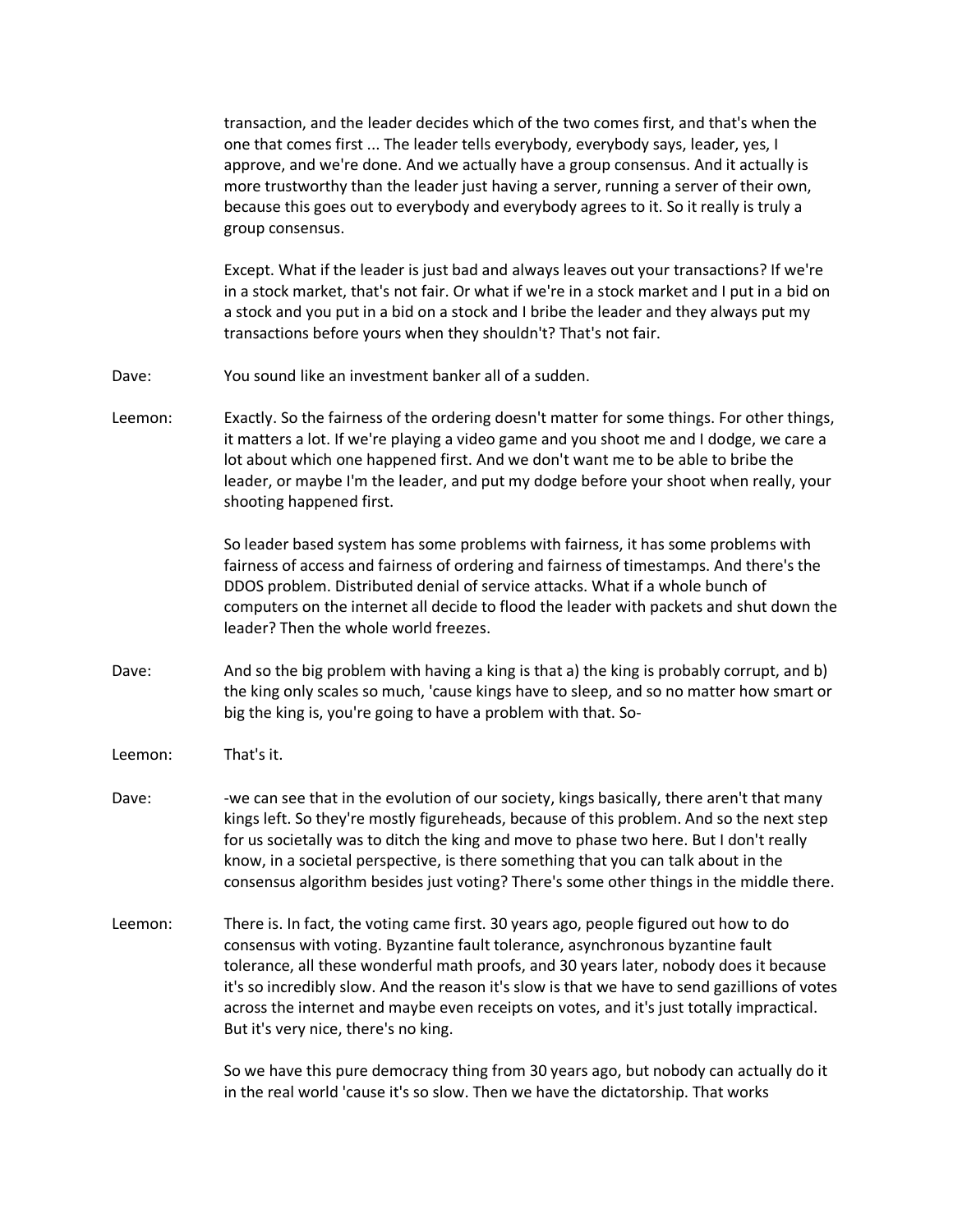beautiful. Leader based systems, except that it's unfair, and you can do a DDOS attack, and even when the leader gets shut down, when we vote for a new leader, we can now DDOS the new leader and we can shut down the whole network forever with just doing one person at a time.

Dave: Is that pretty much the US government right now?

Leemon: Probably. Yeah, that's a problem. And there's also a bottleneck problem. If the leader has to individually call each person and tell them what the order is, then you have this nfold slowdown because you have a leader involved.

> So what can we do that doesn't involved a leader and doesn't involve voting? You know what we could do, is we could just let anybody send out some transactions whenever they want, but we're going to make them take turns by making it really hard to get the right two next set of transactions. In fact, we could say, the only way you're allowed to do it is if you buy a supercomputer and buy lots of electricity and solve these useless math problems, and then you get the right, when you finally solve one of these problems, you get the right to put some more transactions onto the list.

That is called proof of work. Your computer has to do lots and lots of lots of work, use lots of electricity. I just read today, the prediction is that next year in Iceland, more electricity will be spent on mining with proof of work than is used by all the houses in the country put together.

Okay. This is not entirely green, and we'll go into other problems with that. But it is a way of doing it. And it was a clever way of doing it, and there's no leader and you don't have to be sending the votes around. All you have to do is buy a bunch of supercomputers and use 1/1200th of the planet's electricity usage right now. And growing. Rapidly. Okay.

- Dave: Wow.
- Leemon: Yeah. So maybe proof of work isn't the best possible consensus algorithm. But it works, and it was really cool.
- Dave: In our society, I suppose, if you work really hard, you make more money. And then you get to spend more money. So it's basically kind of an economy based system.
- Leemon: So then we have what I call an economy based system. This is a little bit different. This is where we do some kind of almost gambling money, and the economic incentives make you gamble in the right way in order to reach consensus. And these systems are kind of weird. They're very complicated, and are they secure? I don't know. Well, can we mathematically prove they're secure? I don't know. Nobody ever has. They look really hard.

But there are systems that, for example, we all are kind of voting on what we think the next transaction should be, but we're voting with our money, and whoever ends up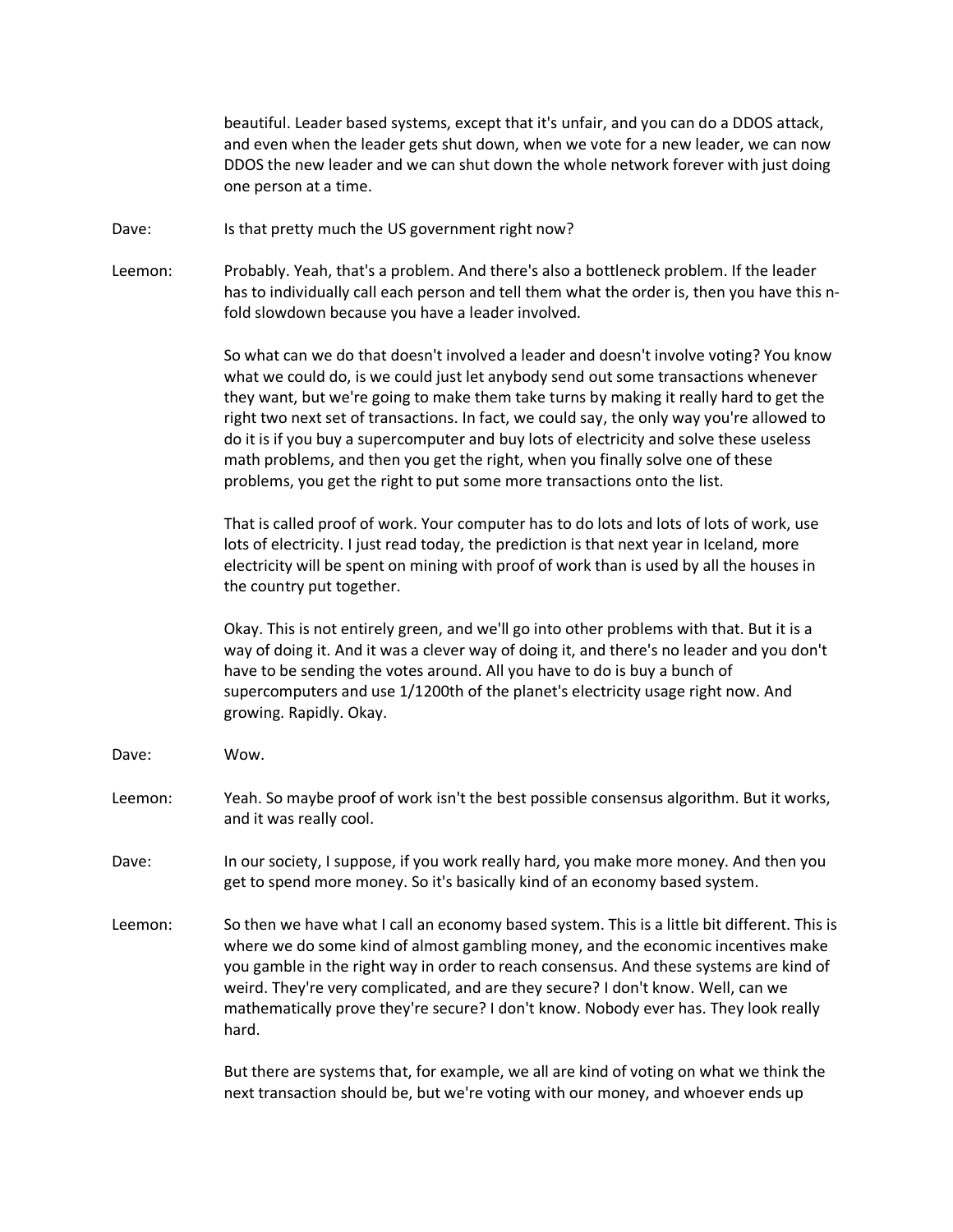voting with the majority earns money, and whoever votes against the majority loses money. So we all have a motivation to be the majority. And so if the majority of us want to be with the majority, we all reach a groupthink and we all get an answer.

- Dave: If you think about, if you ever see a flock of birds all change direction at the same time-
- Leemon: Beautiful.
- Dave: -they're doing an algorithm similar to what we're talking about here. We are literally figuring out the math that drives huge numbers of biological behaviors, and we're doing it in the context of cryptocurrency and distributed ledgers, which is really cool, 'cause what you're describing there is exactly that. If one bird goes sideways, what's going on? So there's all sorts of sensing going on, and it's not just one leader bird that does that. And we've been trying to figure this out in biology forever, and I think that what you're doing with math and computer science is actually going to describe that behavior better than probably the biologists have.
- Leemon: Yes. So what you're describing is fascinating. So flocking behavior, or schooling behavior for fish, it looks like you could have a very, very simple algorithm. Basically, each bird says, follow the middle of where everybody else is, but never get too close to anyone. That by itself is enough to give you gorgeous flocking behavior.

I love watching flocks of birds, because it is counterintuitive how they work, it is beautiful. By the way, I got to see bats coming out for the night once, and it's totally different behavior. Have you ever seen it? They follow a single line of bats. Totally different.

- Dave: I was actually bitten by a vampire bat when I was eight years old.
- Leemon: Wow.
- Dave: I woke up with it feeding on my neck. So I only saw one of them, but I saw it up close and personal.
- Leemon: Wow, that is horrifying! So did you turn into a vampire?
- Dave: It was kind of cool.
- Leemon: Do you have special powers now?
- Dave: I'm not saying. I'm not-
- Leemon: Okay, I will not bring garlic anywhere near you. That is cool.

But the flocking behavior for bats is radically different from the flocking behavior for birds. It's a different algorithm. It's fascinating to me.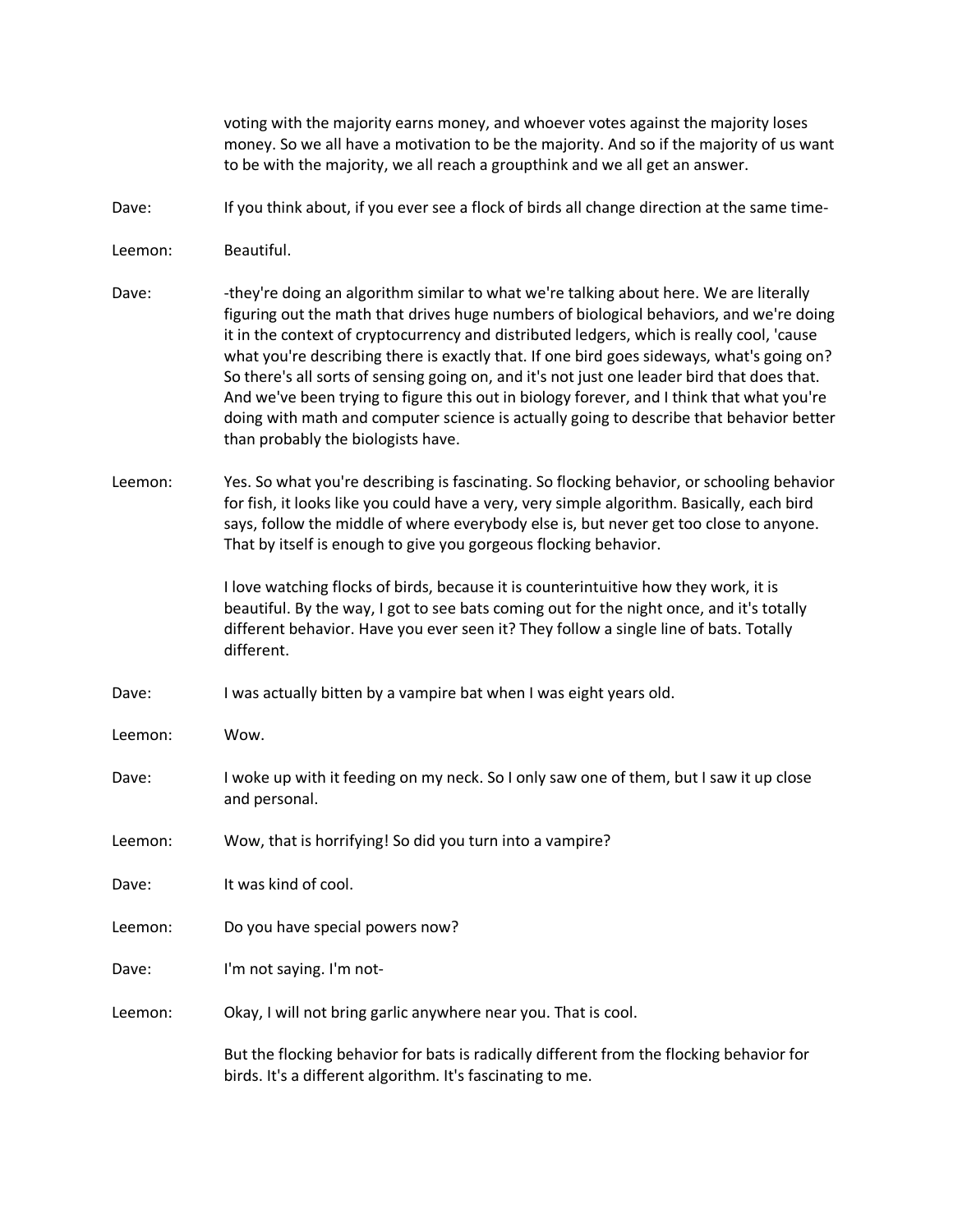So this is cool. And human economies also have the equivalent of this. You have Adam Smith's invisible hand of the market that just makes things work out right. Supply and demand end up working out as long as you have a big enough market that's sort of efficient in some sense. Slight problem, though. It is also chaotic. It is sensitive to initial conditions. It does weird things for no reason. Could you mathematically prove that the US stock market will never crash again? No! We don't know that. In fact, a mechanic system is complex, is sensitive to initial conditions, there is no way we can prove it will never crash again, and in fact, I'll bet you money, it will someday crash again. It happens all the time. You can't stop it.

So any complex system like that, there really is no way that you can prove that it's going to work correctly. Even worse, there are really subtle attack you can do if you own some subset of the nodes in the network, and your goal is not to make money, your goal is to be disruptive. How many birds does it take to steer the flock? Maybe not very many. How many birds does it take to cause the flock to split into two different flocks? Actually, maybe not very many at all. Could we mathematically prove that it will never happen? No, we're into a realm of math that's too complicated for us, in many, many ways.

Could we use game theory? Well, when you get to game theory beyond two people, there may not even be an Nash equilibrium and all that stuff. And even if there is a Nash equilibrium, it's P space complete to find it. It's totally really hard.

So these economy based systems, I think are really cool, and I actually spent more than a year trying to find one that I could prove would work. And I failed. I was never able to prove one that works. Which left me in a quandary. The proof of work systems are bad because they require proof of work. And the leader based systems are bad because they have a leader. And the economy based systems are bad because I can't prove anything. Maybe somebody else can someday, but no one has yet. And the voting based systems are mathematically beautiful. The only problem is that they involve votes, which is totally inefficient.

So what are you left with? Well, that's it. Except you could do virtual voting. And that's what we came up with a couple years ago. And virtual voting is a voting based system without any votes. And you have all the math proofs of a voting based system. But there's no votes. It's totally efficient, and it's really, really fast. That's it.

- Dave: And so how does something with no votes work for voting?
- Leemon: Yeah, it sounds like you might need votes for voting. That would make sense. Turns out, first of all, we just talk to each other in the simplest, most resilient way I know of, which is gossip. How fast does gossip spread through the office when someone hears a juicy rumor? Everybody knows it immediately. And how does it work? Well, you just talk to people at random, and you tell them everything you know that they don't know. You say, hey, did you hear the latest rumor about so and so? And they say, no, I haven't. And you tell them the latest rumor. Or they say, yeah, I've heard that. Then you stop, you don't have to tell them.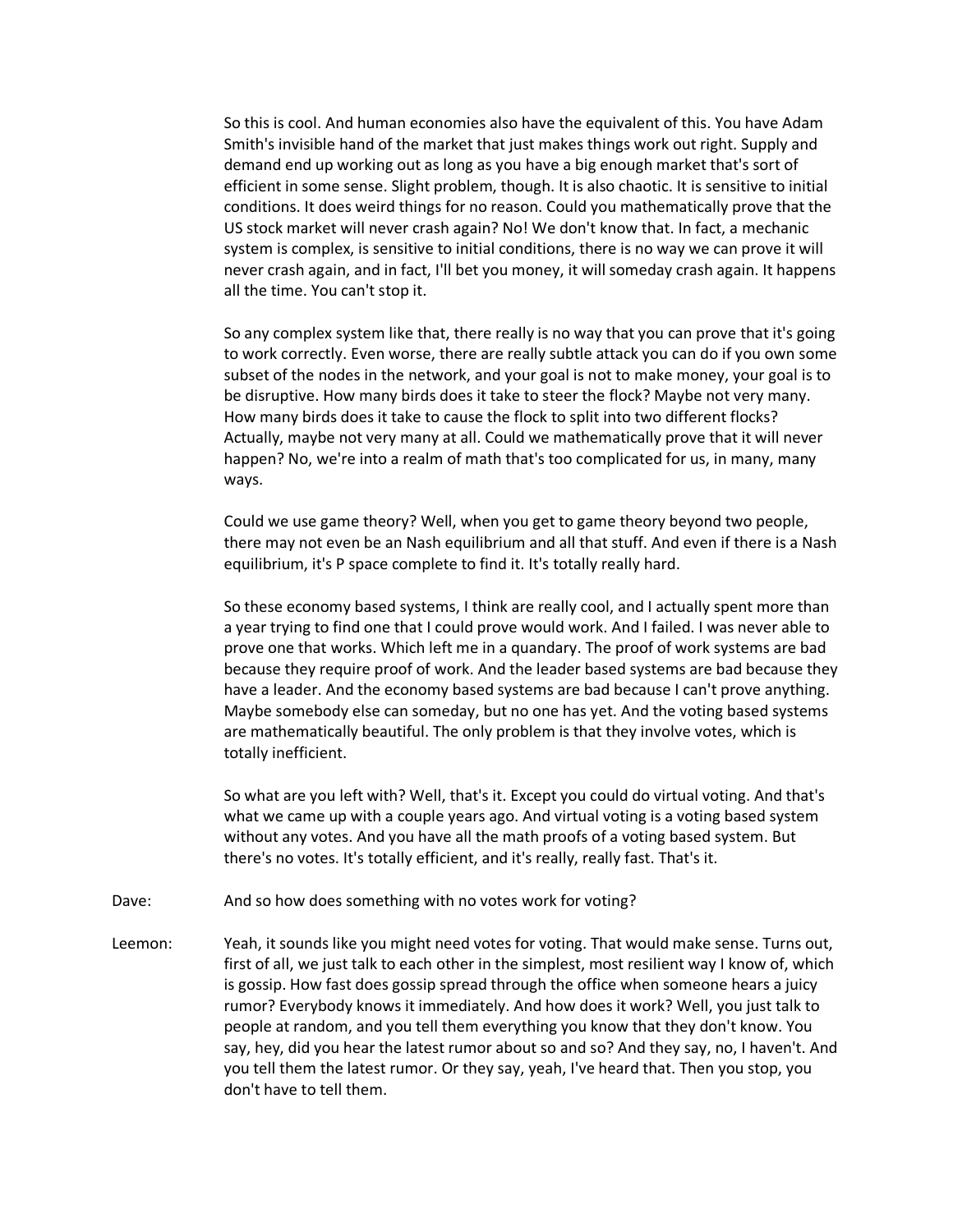|         | And you just pick people at random. And people are wandering around randomly<br>bumping into each other, and it explodes outwards exponentially fast. The rumor mill is<br>the fastest known form of communication known to humanity. And so when you want<br>to get your transaction out, you just gossip and people gossip and they gossip their<br>gossip and soon everybody knows it. Really fast.                                                                                                                                                                                                                               |
|---------|--------------------------------------------------------------------------------------------------------------------------------------------------------------------------------------------------------------------------------------------------------------------------------------------------------------------------------------------------------------------------------------------------------------------------------------------------------------------------------------------------------------------------------------------------------------------------------------------------------------------------------------|
| Dave:   | Wow, that sounds a lot like the congestion control algorithms that we use underlying a<br>lot of the internet infrastructure. That used to be my area of expertise.                                                                                                                                                                                                                                                                                                                                                                                                                                                                  |
| Leemon: | So our routing algorithms are also random, and it works for the same reason. And the<br>internet treats censorship as damage and routes around it. There's all those things.<br>Exact same thing. However, that doesn't put things in order.                                                                                                                                                                                                                                                                                                                                                                                         |
| Dave:   | Not at all.                                                                                                                                                                                                                                                                                                                                                                                                                                                                                                                                                                                                                          |
| Leemon: | You're going to get the transaction really fast, but everyone's going to receive the<br>transactions in a different order. That doesn't help you.                                                                                                                                                                                                                                                                                                                                                                                                                                                                                    |
|         | So then the question is, how do we do consensus? And the answer is, well, forget about<br>consensus. Let's do one little tiny addition. When I gossip to you and tell you all the<br>messages I've heard, I also tell you the last message I created and the last message that<br>the last person I talked to created. That's it. When I create a message, I put inside of it<br>references to these other two messages. They're cryptographic hashes. All I do is put<br>two hashes inside this message. It's a tiny increase. It's 1% more bytes that I'm sending<br>you. Other than that, we just do random gossip. That's it.    |
|         | And it turns out that then when you have a big pile of messages sitting in your<br>computer, you see these little links between them. If you have a bunch of circles with<br>links between them, you call it a graph. I was using cryptographic hashes for the links, so<br>it's a hash graph. You have this hash graph sitting in memory, and it gives you, basically,<br>almost for free, a complete history of how everybody talked to everybody. Not only do<br>you hear all the juicy rumors almost immediately, exponentially fast, but you know<br>exactly when everyone in the world heard those messages for the first time |
|         | In fact, you even know what time they claim to have received all those messages. Again,<br>you're getting this almost for free. In fact, when I did a transaction, you can tell when<br>each person in the world heard that. You can sort all those times in order and take the<br>middle one. Basically, you could tell when I had first reached a majority of the world,<br>and you could say, that's the timestamp on when you did it. The consensus timestamp.<br>And since we all see the same hash graph, we all have the same answer. We're done. It's<br>a consensus.                                                        |
| Dave:   | And you invented that, and now we're rolling that out, basically, as part of the crypto<br>system out there.                                                                                                                                                                                                                                                                                                                                                                                                                                                                                                                         |
| Leemon: | That's it.                                                                                                                                                                                                                                                                                                                                                                                                                                                                                                                                                                                                                           |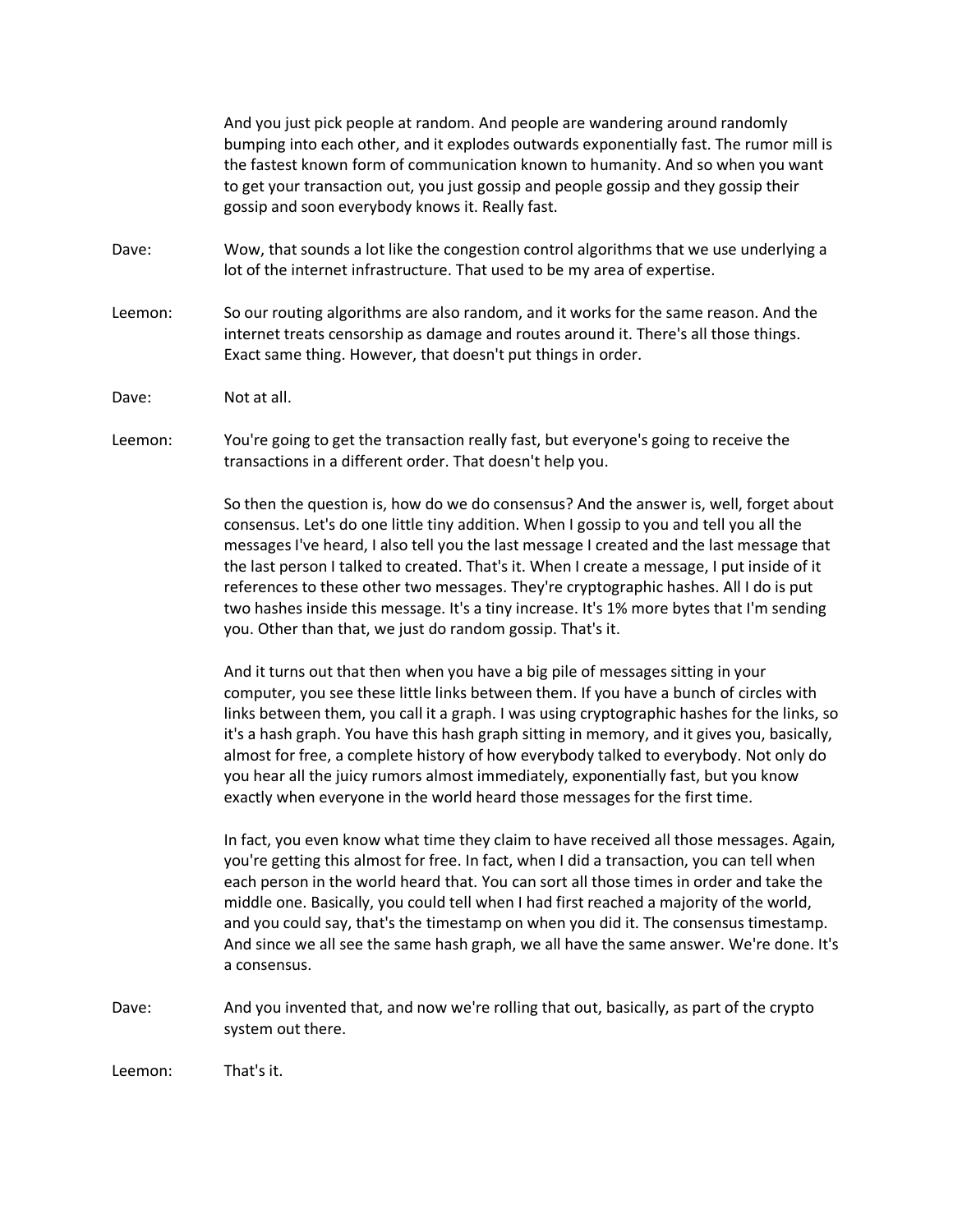Dave: Now, timing is something that, if you're not a computer science guy or a computer science woman, I should say that 'cause my aunt actually taught computer science at Stanford, so she would beat me if I didn't mention her. But it turns out that timing is, when am I going to go to a meeting and when am I going to go to sleep and all, but timing is massively important biologically. And as computer science progresses, we're doing the same thing on biological science. The Nobel Prize, for instance, this year, or I guess in 2017, was one of the most awarded for circadian biology, which is what time happens.

> And we talked about distributed systems and little things like slime molds and emergent behaviors. Well, it turns out throughout our body, there's a quadrillion or so little independent entities called mitochondria inside the cells. And these are ancient bacteria, by where they come from. And we have this problem. If we are a slime mold ... We're not really a slime mold, but we are a collection of bacteria in a Petri dish, from one perspective. And if some of the Petri dish thinks that it's midnight and some of it thinks it's daytime, the timing doesn't line up.

And the same thing happens with banking transactions you just talked about. Same thing happens inside your computer processor. If there's isn't a clock inside your computer so that every part of the computer knows exactly down to the microsecond what time it is, everything stops working. And what we're finding out now is that there is a distributed system inside the body. I would argue, and this is theoretical, but it works really well, that even our ego is an emergent behavior driven by bacterial algorithms to enhance survival.

And we see this thing rolling up throughout our body, but if the timing system is broken on the internet, if the timing system is broken in a ledger system so you don't know which check got cashed first, or if the timing system is broken in your body, the same things happen. The whole system starts to fall down. What I think has happened with hash graph is that you've actually created an algorithm here that works better for quorum sensing and for consensus driving than what we have on board in our own bodies. Would you buy that?

Leemon: Yes! In many ways, it allows a community to come to a consensus timestamp of everything, put everything in order. Relativity says it's impossible. This would actually, you could make a galaxy spanning system where we all had a unified clock in this way. Relativity says there is no standard preferred time frame, or frame of reference. This would create a preferred frame of reference, in some sense.

> And the biological link is really fascinating. For example, your heart has a pacemaker, a biological pacemaker. But even aside from that, if you put a heart through the blender and put the pieces into a Petri dish, all the little fibers will start twitching totally out of sync, and over time, they will start to synchronize with each other. You put a bunch of fireflies in a dark meadow, and they will all be blinking out of sync. And over time, they will all start syncing with each other.

You even put a bunch of metronomes on a table, and they're ticking out of sync, and there's YouTube videos of this, and you just watch them get in sync. And what we are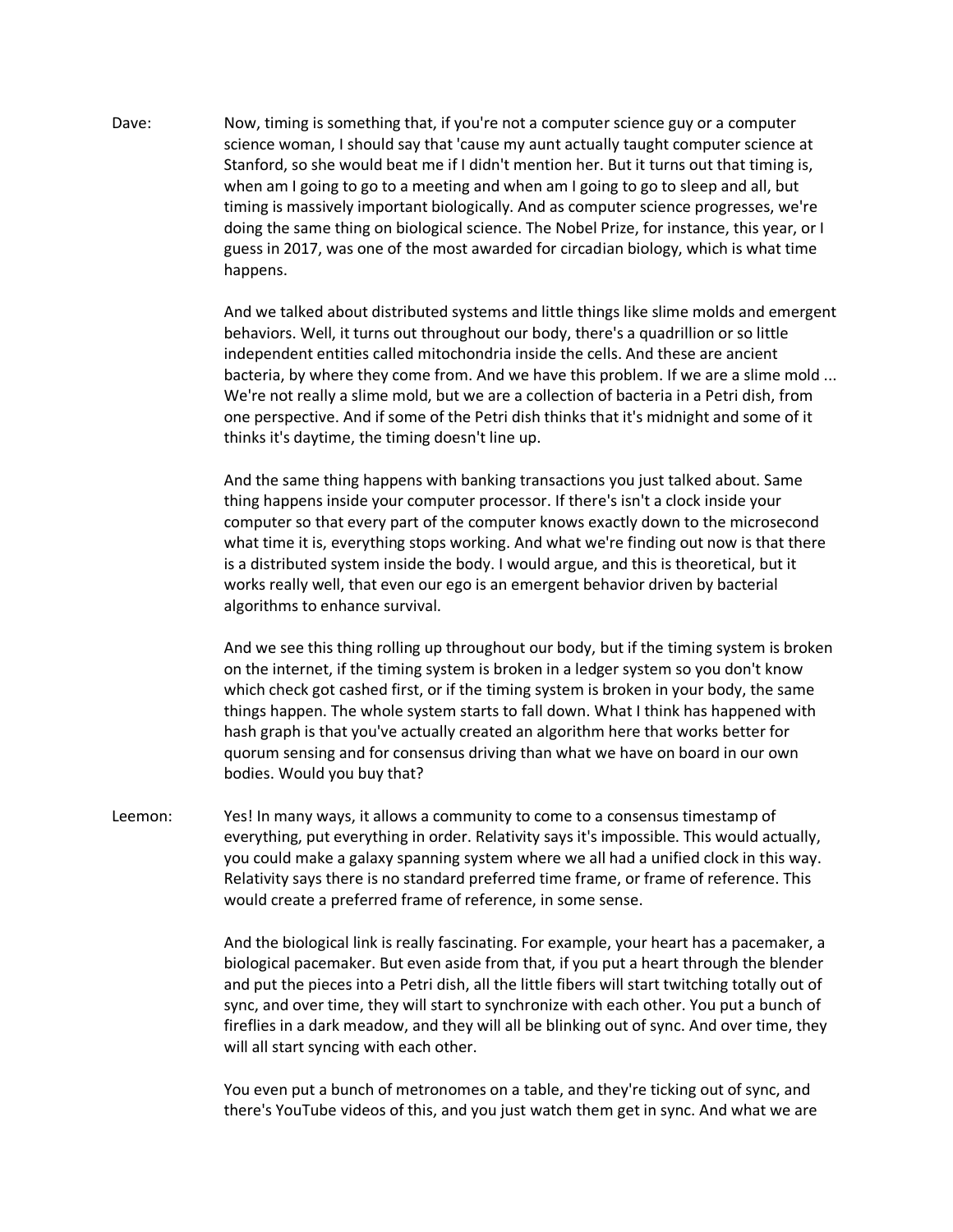seeing is the same thing with our system. All the computers can have clocks that are out of sync. They can be people that are out of sync. You could have some malicious people trying to get us out of sync. And as long as less than a third of us are trying to disrupt us, we sync perfectly and we don't need a single pacemaker. We do it as a community. It's an emergent behavior.

- Dave: That is elegant and beautiful. I gotta ask though, do you have a mathematical proof that less than a third of people are evil?
- Leemon: No. So this is cryptoeconomics. So let's talk about this. What we have is a mathematical proof that this particular algorithm does all the right things if less than a third of us are evil. That's a math proof. Furthermore, there is a math proof going back a long ways that says, any consensus system can be broken if a third of the people are evil. Any system. If you have control of the internet, if you have malicious firewalls and so on. Any system can be broken if a third of the participants are attackers. Or a third of the weight. Maybe you do a proof of stake system, but it's weighted by something. If a third of the weight is evil, you're out of luck. There is no way to get consensus and have, anyway, all the good stuff that you want.

So this is a math theorem. You can never do better than one third. You have to achieve a third. The question is, how do you achieve a third? And there are lots of ways to set up economic systems to try to achieve a third, but I have to remember the quote ... It was one of the founders of our country, but I don't remember which one it was. But they went to the Constitutional Convention, and they decided, hey, let's set up a republic. They came back home and somebody asked them, so, what kind of a government did you give us? And the answer was, we're a republic, if you can keep it.

And many of the writing of the founders of this nation said a republic is a great system of government as long as most of us are honest. If you get a large subset doing the wrong thing, you will collapse into anarchy, guaranteed. Horrible things will happen, you'll eventually become a dictatorship or something terrible. But as long as most of you are okay, a republic is a great way to run a country. And what we're seeing is the same thing here.

Dave: So now I may be super far out there, but I keep seeing this, okay, the formation of a republic, the growth of democracy, was because the king-based systems didn't work. And then we moved into these economic based systems right now, and where I'm hopeful that crypto, not necessarily cryptocurrency, but just this whole distributed ledger system, is actually going to lead to this next form of human decision making. And this is something that plays out over hundreds or thousands of years. And we're just making it happen really fast 'cause we can model it now on all these cloud computing things.

> But what do you see the societal implications of hash graph to be? Put on your futurist hat, 10, 20, 30, 50 years in the future. What's it going to look like?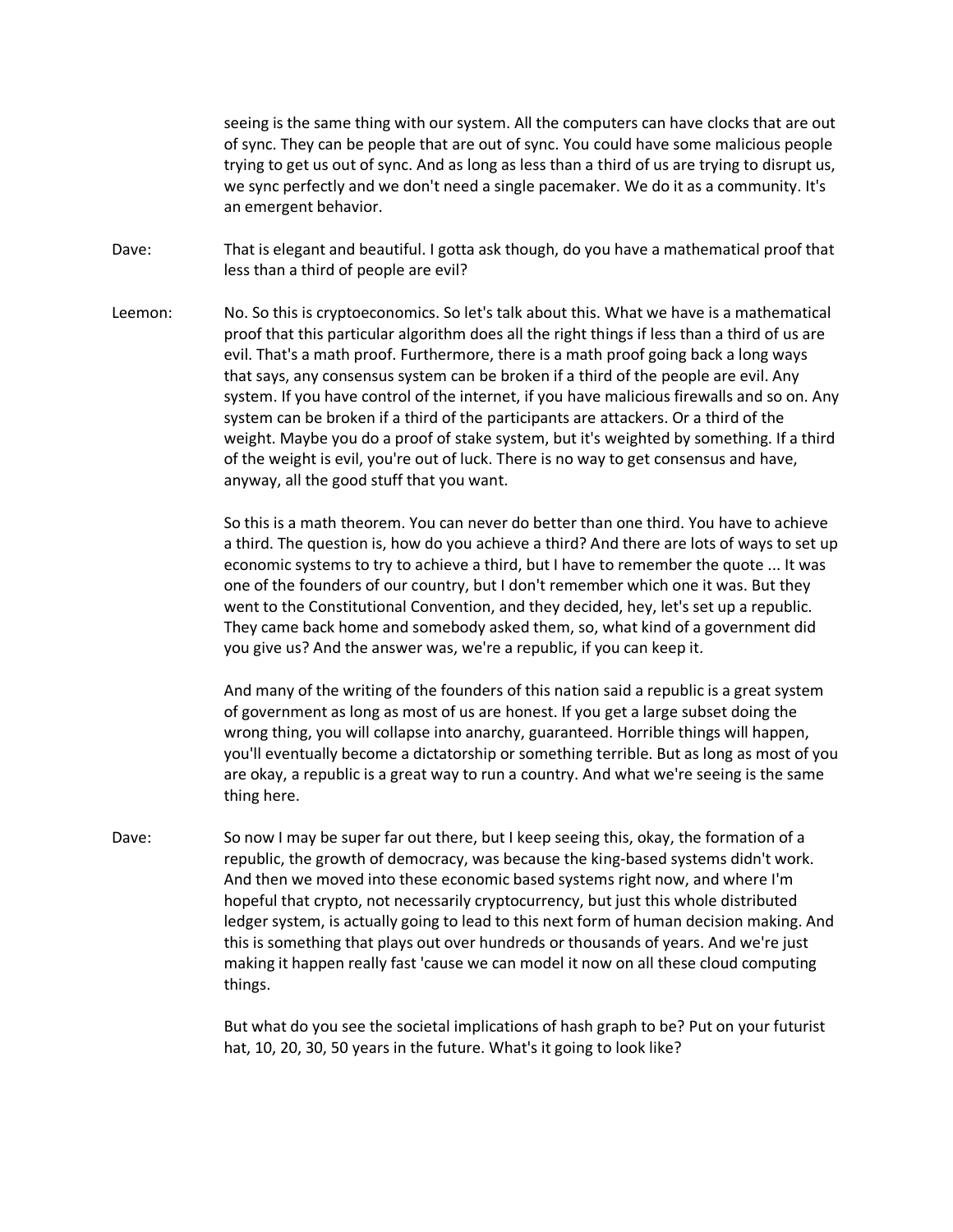Leemon: Yes. So this is absolutely exciting. With distributed ledgers, we have this new ability for a group of people to come to consensus on orders and even little programs running. So what? Well, then you start building layers on top of it. You can set up a distributed organization that is controlled by voting, by whatever system you want. And it can be a pure democracy or it can be a republic or it can be even weirder things. And you can even set up a dictatorship. But whatever you want to set up, and we can try different experiments of things, the rules then are enforced by the system itself. You can trust the voting system. And you don't have any one person who's the head of voting that could actually rig the voting system.

> You can have trust in the voting system, which means we could set up these autonomous organizations. You could even have total anonymity if you wanted such a situation, where everybody is voting completely anonymous, we don't even know who each other are, but we have guarantee rules enforced onto the system as a whole. And you could set up a system with a certain number of shares that are not duplicatable, so that one person can't set up a million sock puppets. There are whole news ways of organizing human behavior that you can set up autonomously that doesn't have to respect boundaries of who knows each other or boundaries of countries or boundaries of corporations. You can just be setting up these autonomous systems that just exist in cyberspace and yet are completely trustworthy, as long as at least a third of you are trustworthy.

> And what's the right way to do it? I don't know. But we can do them all in parallel and see what works! And over the coming centuries and millennia, we can try lots of different systems and see what works. The whole space of what is possible is open now. And we can try it.

- Dave: Because we have the technology that supports it.
- Leemon: Exactly.
- Dave: Well, there's some interesting companies out there, companies like Valve, the company that created Half Life. And this is a company that has no managers, and there's been a few experiments over the last 10 years. Most of them have failed miserably, to be perfectly honest, in companies, where they're saying, we don't have any managers here because this king problem is such a big deal, and managers are little miniature kings, right.

So managers don't scale. You can have seven people working for you, then you have to have multiple managers. So these are companies saying, well, people just rotate right now projects. But there isn't a lot of infrastructure to support that. And do you see companies running based on a system like this?

Leemon: Yes. So let's talk about ... Okay, so I do not want to predict the future, but let's talk about possible futures.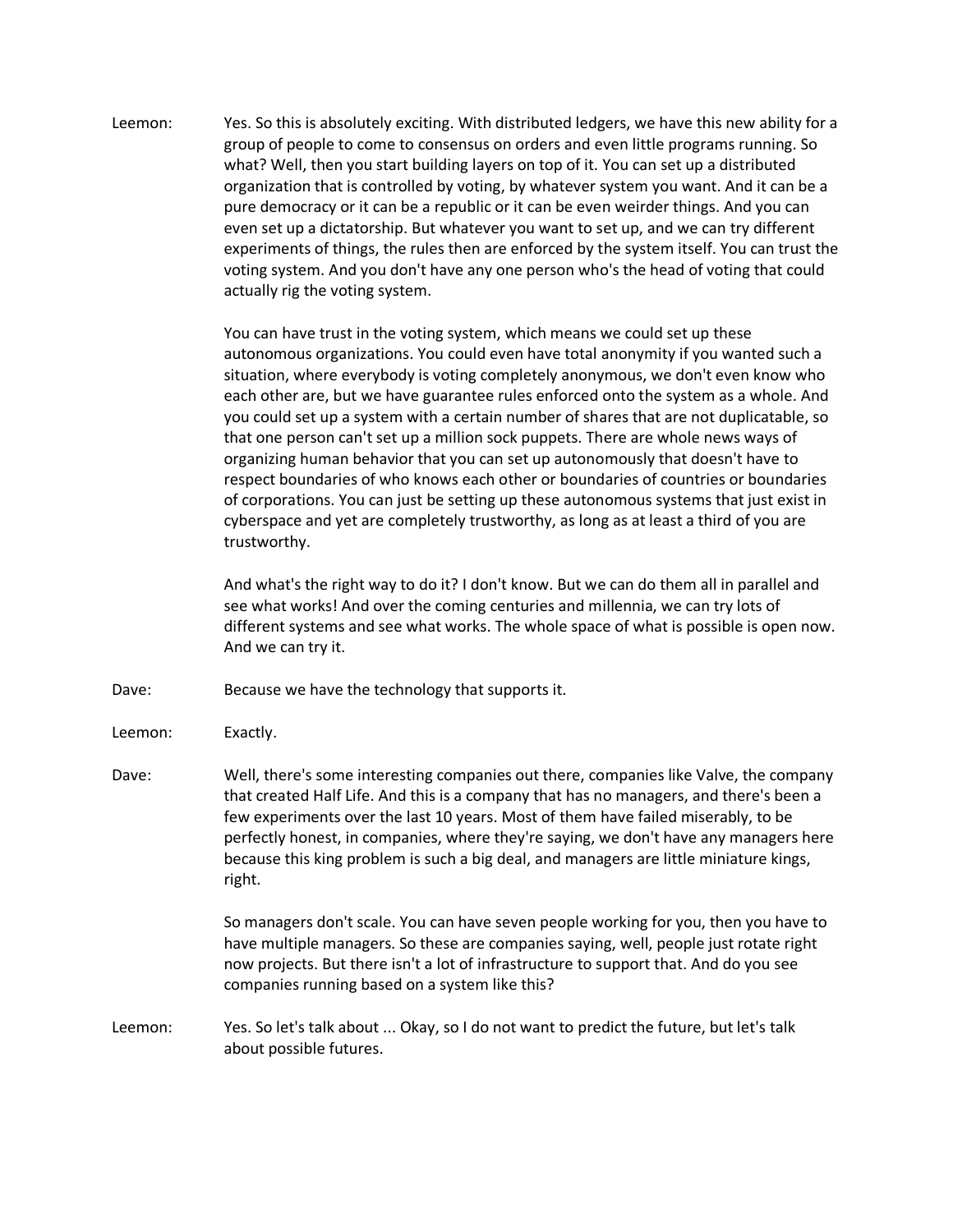- Dave: Come on, predict the future. Tell us the most possible future. There you go. That's not a prediction.
- Leemon: I don't know what the most possible is, but let me tell you some possibilities. So already we're seeing a fascinating thing, and in the industrial revolution, you had the corporation being created, which is a very powerful concept. And so what you end up with is, a bunch of investors invest in a corporation, the corporation becomes a hierarchy, and suppose you want to have a corporation built to build phones.

So what you do is you have a small group, maybe, within the corporation, that's designing the phone. Another small group that's managing the factory, the building. Another small group that's building a separate small group for each component of the phone. Another one for the chip, another one for designing the layout of the gates on the chip. Lots of different little groups inside your corporation. Each group is like a little tiny corporation inside the big corporation, which is what you're describing. This is what we can thank the industrial revolution for giving us, and it was a powerful model. And I'm sure it's powerful model for lots of use cases in the future.

But then you look at what's happening now. Most people, like, say, Apple, end up outsourcing lots of these little subcomponents that I just mentioned. And so you might have a small group that is designing the factory for how it's going to build the component, a particular component of an iPhone. And Apple doesn't do that. And you have a different one that's designing the layout of the circuits on the chip, which is a separate group. Actually, I think Apple [inaudible 00:42:46] that one in house, but lots of people outsource that. And then you have an entirely separate out group that is the chip fab that actually builds the chip. And Apple does outsource that.

You have this new way of talking. Furthermore, you have the rise of software shops, and some company can outsource to a software shop, which is a separate legal entity and a separate corporation. What used to be little units within one company are now independent companies that are contracting with each other to act as a virtual entity. But they're not a company. They're just an ecosystem of pieces that know how to work with each other.

Maybe this is the future, or the future is not megacompanies, the future is millions of little companies that all work with each other. Maybe there is a role for individuals to be a little company of their own. Well, sure, we call them consultants. Maybe the future is consultants on steroids, where a consultant ends up being a little piece of lots of bigger virtual companies.

Okay, so right now we have outsourcing shops. We have consultants. We have megacorporations. Maybe the lines start to blur. But we can't do that unless we have a very efficient way for doing negotiations, and for doing buying and selling, and for doing markets. Supply chain right now, maybe my factory has to contract with the widget supplier to supply widgets to my factory so I can build my pieces, 'cause a widget is a component of my piece. But what if we could add, at an instant's notice, create a little market for widgets, where several factories are bidding on buying widgets, and several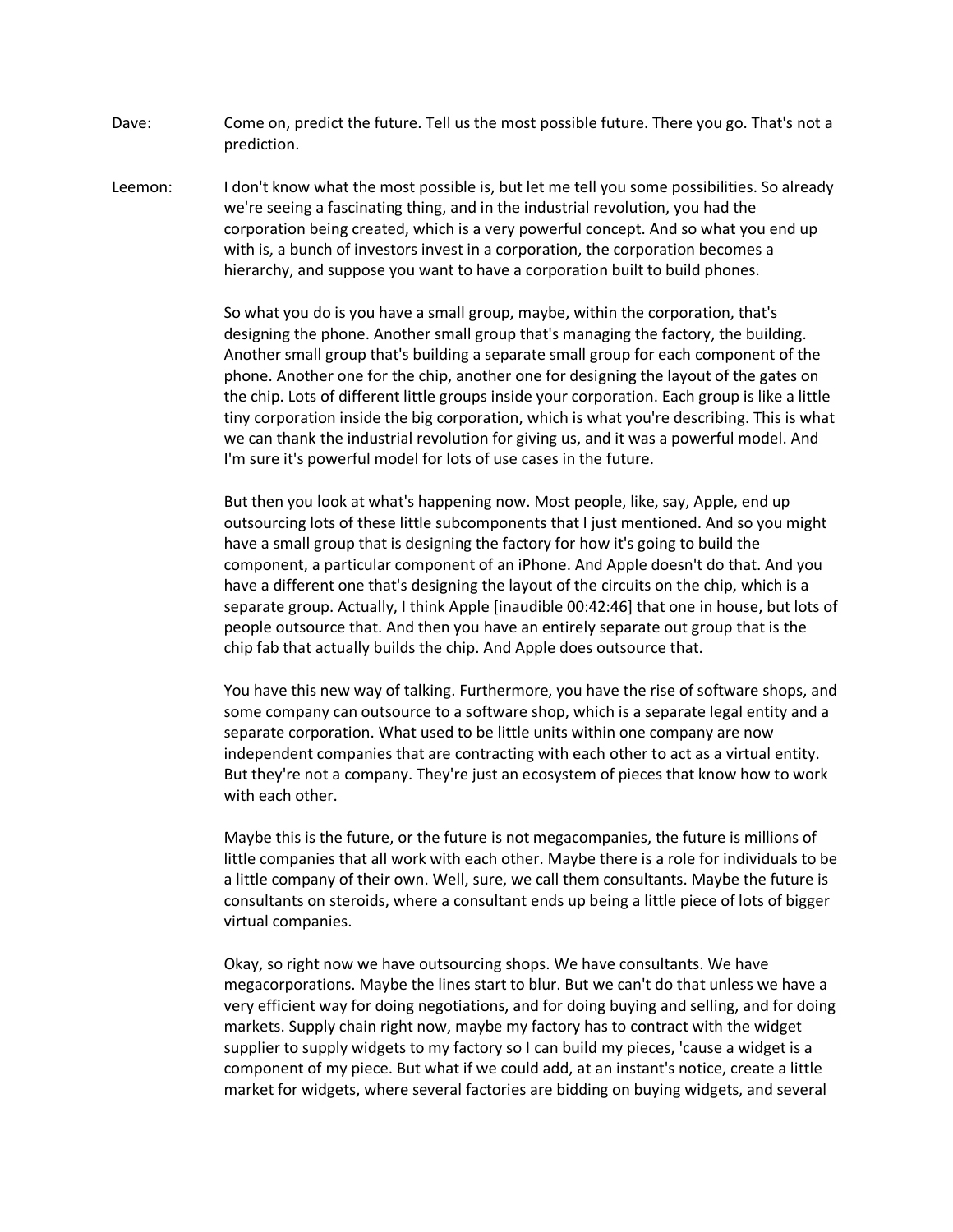widget suppliers are bidding on selling them, and we could instantly, in real time, set up a new little market and have them marketing or buying and selling with each other?

Oh, but wait, who do we trust to match up buyers and sellers? Whoever runs this market has enormous power. Maybe that's why it doesn't exist right now. Dark markets are a similar thing. It's like the little stock market, but there's terrible problems. What if you could just magically set one up in any moment and trust that the market is working efficiently, as long as not too many of us gang up on the others?

This is what ledgers enable. And so maybe they allow us to move to this totally new system of organizing society as a whole, that isn't just consultants, isn't just outsourcing shops, isn't just megacorporations, but is some blurred combination of all of the above and other things in between that we don't even have names for. Maybe that's the future.

Dave: Now, this gets really interesting, because let's look at what's going on inside our bodies again. Somehow, we have a liver and we have kidneys, just as an example. And there's all sorts of distributed stuff that they do, and there's many different layers. Inside cells, outside cells, hormone systems and all that. There's at least three different, probably four different signaling systems between the two.

> But we end up essentially a group of eight cells at the very beginning of life. Something tells those cells what to grow into and then how to interact. And it's a distributed system that has emergent behaviors. And what you're describing here is the core unpinnings of technology to allow what we do as a big human organism that ... Well, if Elon Musk is right, we'll soon be on multiple planets. Anyway, to allow us to specialize in a way that companies have always done, but to allow us to specialize more like organs, where there's multiple layers and multiple things like that.

> And so the core information field that probably drive the way our bodies form their different organs and things like that, and there's debate about why they do that. Stem cell guys are hacking that right now. But I think the core algorithmic things that are happening in the body that we are still discovering mirror exactly the work that you're doing with hash graph, which is why I wanted to have you on here, because I wanted to know a) what makes your mind work this way, 'cause it's interesting, but I'm hoping for our listeners, that this is kind of a little education about, how do decisions get made? How do we know what's happening, how do we know who to trust? That that's helpful, because it's affecting our societal structures, it's affecting our biology, and it's affecting our economic structures. And it's kind of happening now.

> Now, what would you tell to someone who's, let's say, 22 years old, just maybe finishing school or something like that, going, what the hell do I do with all this knowledge, knowing that this kind of change is happening right now? What should I be paying attention to? Do you have any advice for them?

Leemon: Well, that's easy. What you should pay attention to? Everything. But seriously, oh, there's the famous Heinlein quote, "Specialization is for insects. A human being should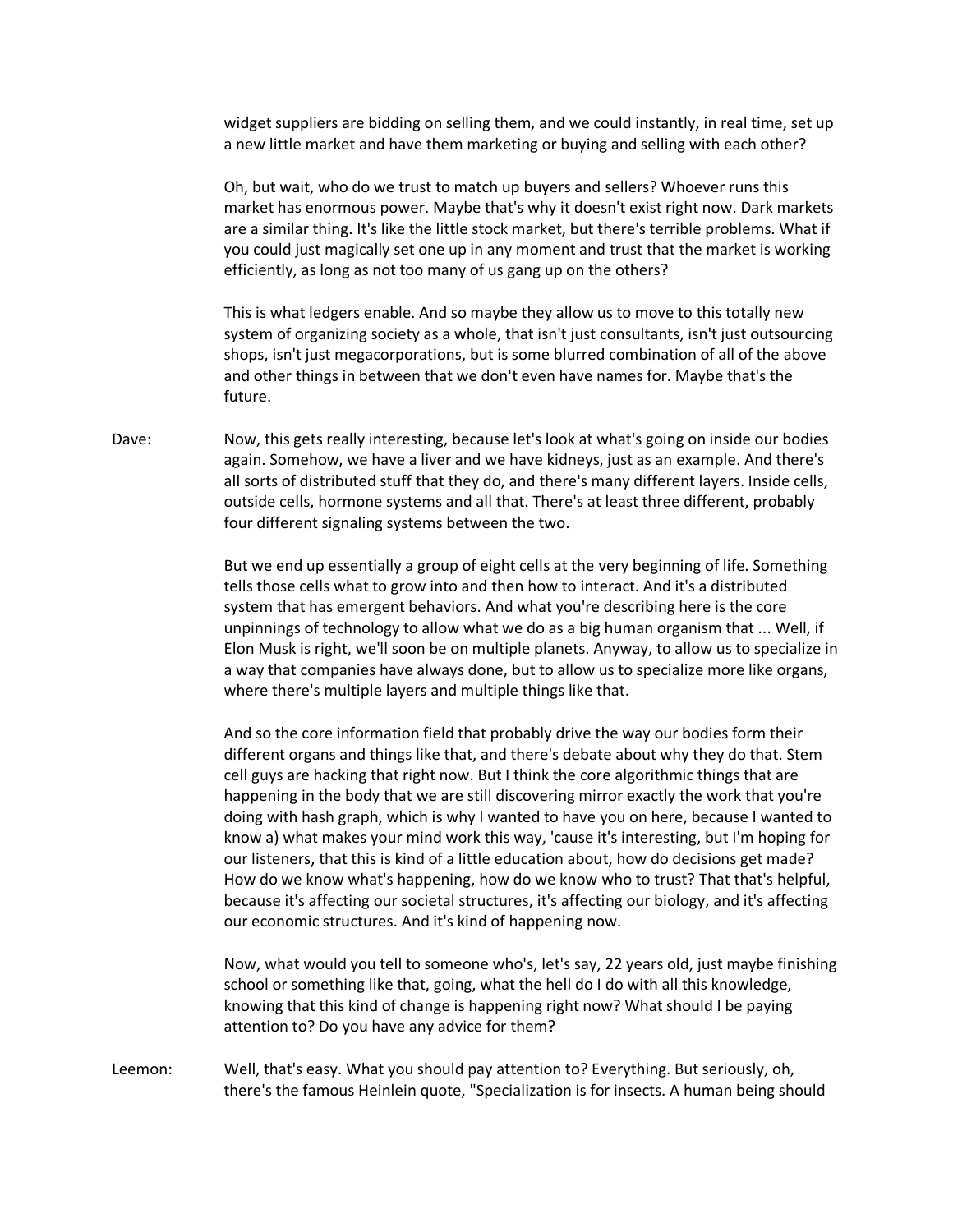be able to do everything." But this is true. It's interesting, his list includes a lot of agricultural things that I don't think are important. But what is important is a lot of different things.

So I think that being a specialist that can only do one thing, you don't know of anything outside of your field, maybe there's some use for that in the future. But we're all going to become more renaissance people and need to have more broad skills. We're about to undergo a revolution that is hard to even grasp how big it is as automation eliminates many jobs and creates new jobs. It's hard to even grasp what the nature of that's going to be.

If you are a young person in high school or junior high, or a new college graduate or whatever, what you should be doing is trying to gain as many skills as you can in as many different fields as you can. And what do I mean by that? STEM is really important. Science, technology, engineering, math. If you're interested in that stuff, it is the future. More power to you, learn as much as you can, not just in one narrow field, but in a lot of them, because the innovations happen in the cracks between fields that connect fields.

If you are interested in anything involving human beings, more power to you because the future belongs to people like that. So if you're interested in entrepreneurial things, if you are interested in any kind of sales and customer support and things that involve dealing with other people, if you are interested in consulting type things, being a life coach, being a ... the person at the gym that helps people work out. Being the person who helps manage someone's schedule for them. Being the person who gives advice.

If you want to have a vlog and make a full-time living vlogging on YouTube, if you want to make an entire living doing unboxing videos, I have to honestly admit, I don't understand that. I do not understand what the appeal is. That's okay. But I know that that's there. You could find millions of people that will watch you open boxes, or watch you play a video game while talking about whatever flows through your mind about your life. And you can make a full-time living at it, and it will grow over time.

If you can do the connecting to people thing, this is important for the future. If you can do creative things, as we automate more and more things, if you can create the music and the writing and the videos and the books and the blogs and the whatever, more power to you, because that is the future. In many ways, robots are a threat because they're going to threaten all the jobs that are subhuman and robotic to begin with.

- Dave: All the boring jobs are going to go away.
- Leemon: Exactly. And I laugh about it. I do not want to minimize the pain, we can talk about the pain and I think it's enormous and I think we should be doing ... Anyone who can do something to alleviate that pain for other people needs to be working right now really hard. I don't want to minimize that. Pain is bad because it hurts and it's hurting real people. But in the long term, this is enabling, this is a good thing. Humanity as a whole is going to allow us to achieve potential in ways we can't right now.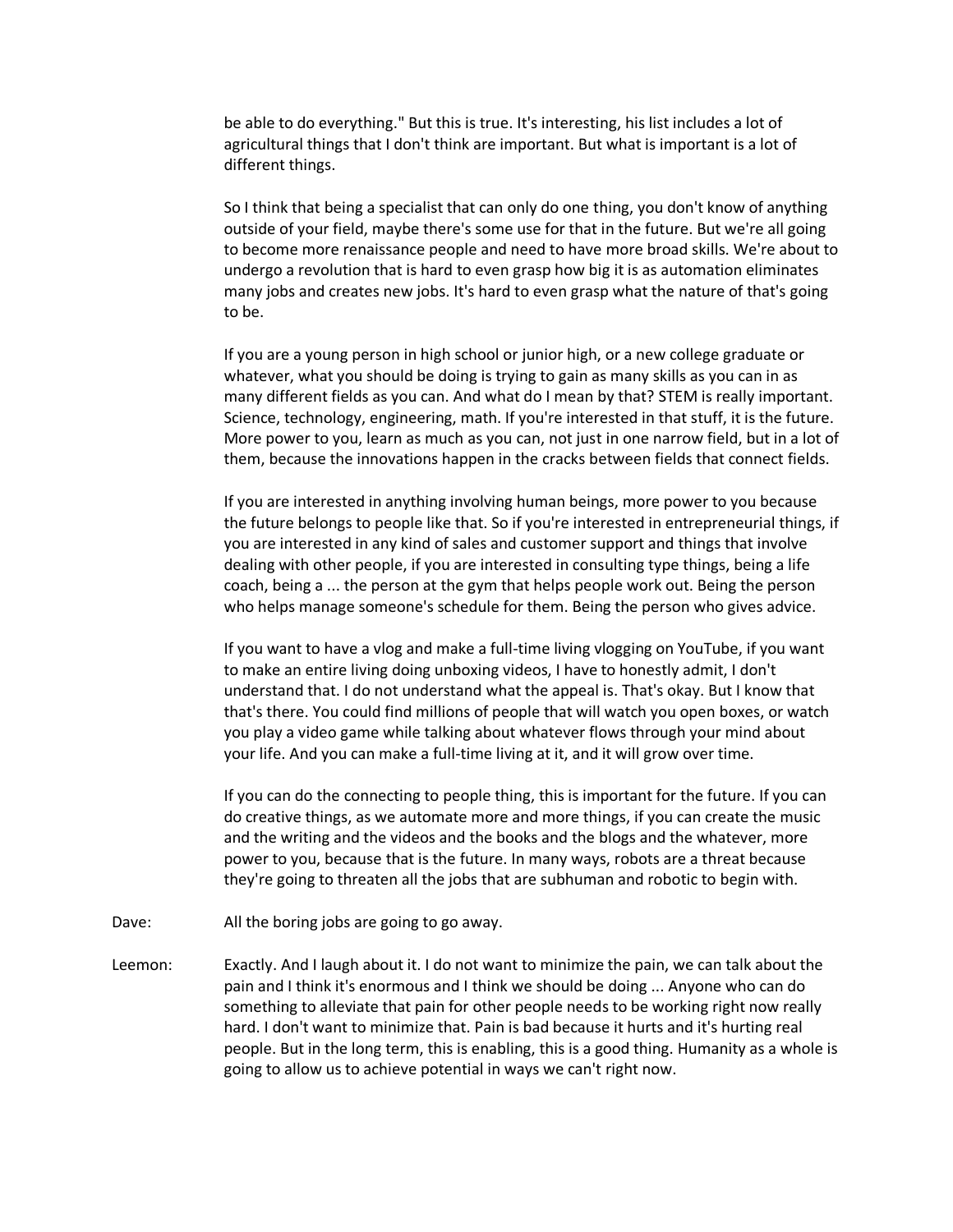- Dave: If you look at the dumbest technologies that you would never think of as a modern human, do you know how much drudgery baking powder has eliminated? I'm not kidding.
- Leemon: I have no idea.
- Dave: There were trade wars over baking powder because the amount of time that, frankly, mostly women, if you look back historically, spent kneading dough and waiting for it to rise so they couldn't go out and do other things. Dishwashers. All of these things eliminated huge amounts of the most drudgery kind of work you can think of. And hey, baking's fun, but it's not fun if you've gotta wake up at 5:00 every morning and do it for your entire life. It's actually horrific at that point. Washing machines for laundry.

These technologies, we used to wring it out by hand. All these things have been a continuous march. Fast food is there because cooking takes a lot of time. All these things are part of this continuum, and now we're at this point where we're actually going to remove almost all drudgery, and if you make your money doing drudgery things, that's scarier than hell. And you want to make sure you're fed and taken care of. But I've never been more excited in my life, because all the stuff that doesn't really take advantage of that power of being human that we have, we're going to be able to get rid of a lot of it, assuming we don't break the planet while we do it.

And I'm hopeful that hash graph and the stuff you're doing at Swirlds is actually going to contribute to accountability so that we can actually eliminate all this drudgery and have less people dumping mercury into the ocean, and doing bad things that currently are not trackable, because they will be trackable. So I'm hoping accountability comes as we unleash a lot of humanity. But yeah, it is absolutely scary on many fronts.

And I say this, I actually worked for five years putting auto parts in boxes when I was in college, because it was the most reliable source of income. And in fact, when I sold the first product ever sold over e-commerce, I was still working during summers, putting parts in boxes, 'cause I needed my \$12 an hour, which was three times the minimum wage. And there was nothing more drudgerous than putting parts in boxes. It sucks. I'm not going to do that again, and if I could free every human on Earth from doing that again, I would do it in a minute.

So that's the peril and the positive upside of what you're talking about, and it's fascinating. And I'm really hoping that your technology does that. Now, I have one more question for you, Leemon.

Leemon: Yes.

Dave: If someone came to you tomorrow and they said, look. I want to perform better at everything I do as a human being. Not just my work, but being a human, what three most important pieces of advice would you have for them?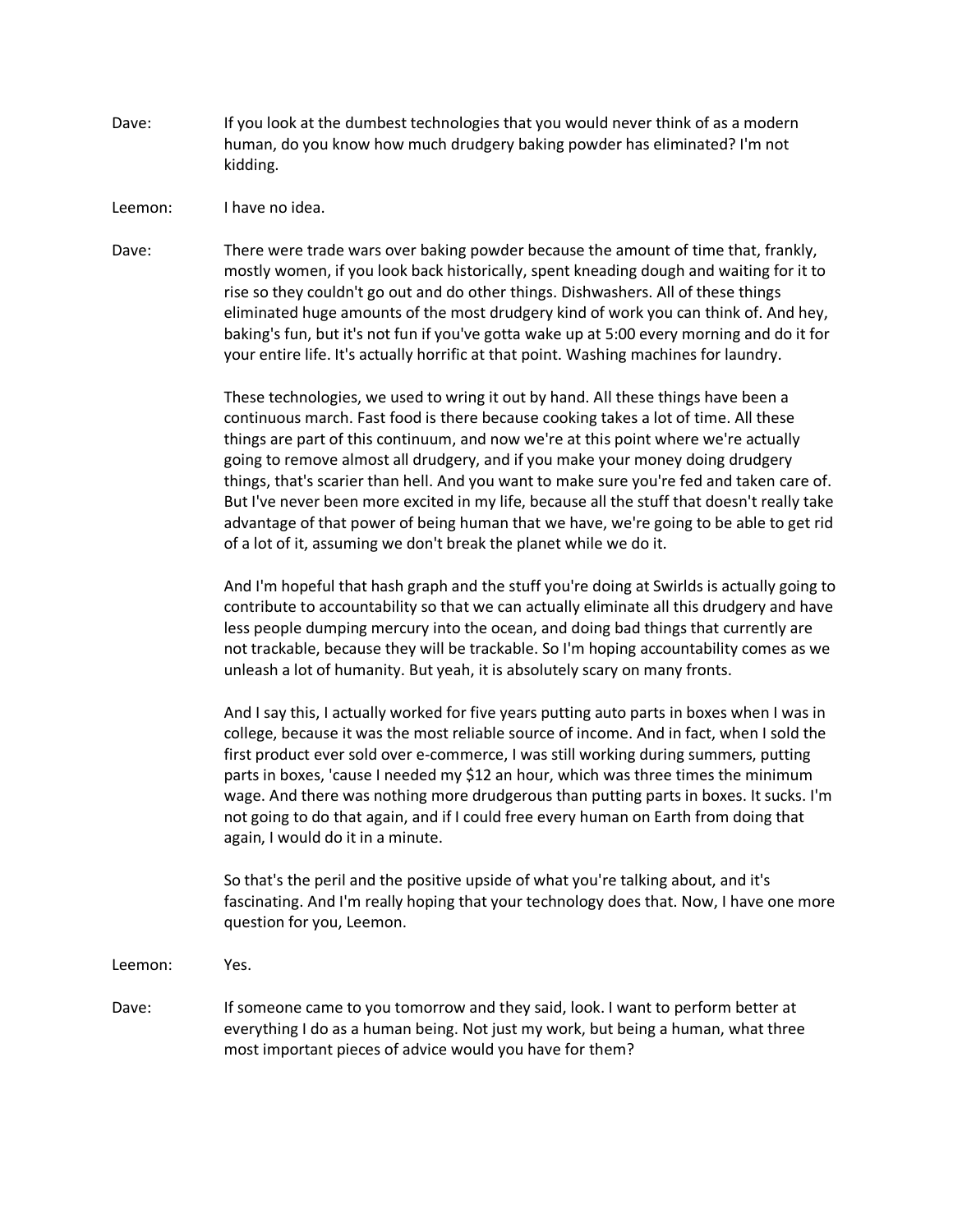Leemon: My goodness. So have a passion for what you're doing. Find something to have a passion, cultivate a passion, have a passion for what you're doing. It's almost impossible to be good at something unless you have a passion about it, because you've gotta do 10,000 hours of intent work on it, not just doing it. Have a passion. Also it makes life more fun.

> Learn everything you can. Learn everything about the thing you're interested in. Learn everything about the things you're not interested in. Learn about how the world works and how the pieces go together. Learn everything you can.

And connect with other people. We are hard-wired as social creatures. We are designed as social creatures. The whole ... What's the point of living as a hermit? You aren't even helping mankind and humanity is not benefiting from your existence. You will be happier if you're connecting with other people. You will be fulfilling your purpose if you are connecting with other people. That is crucial, you've gotta be doing this with other people.

And if you decide to start a company, get the best people you can and just really work together. Take care of people, take care of the people under you and over you and beside you and all of that. I don't know, I didn't pre-rehearse an answer to the question you just asked. But these are good things.

- Dave: Passion, community, and taking care of others.
- Leemon: Yes, and I said learning in there too. That's not a bad idea either.
- Dave: All right. Good deal. Well, those are powerful answers, and I've asked that question of everyone in almost 500 episodes now, just to see ... When people are working to change the world, and I tend to target people who have broken out in a field or achieved something, and I always want to know, what matters most to you? And for you, it's really clear, the passion. It shows in just the way you answer questions and the way you solve problems. Like, I don't know, that was something I cared about. And I think that's fascinating.

And I'm hopeful that for our listeners today, that if you take one thing away from this, it's that have passion for what you do. But I have kind of a bonus question for you, Leemon. What advice would you have for someone who has passion for something that has very little economic value? Like the follow your passion, well, if my passion was doing something that actually won't put any food on my table, any thoughts about that scenario, 'cause I've seen that more than a few times.

Leemon: Yes, yes. And that's why I didn't say the words follow your passion. I didn't say it.

Dave: All right.

Leemon: What I said was, have a passion for what you're doing. And I even said, try to cultivate a passion for what you're doing.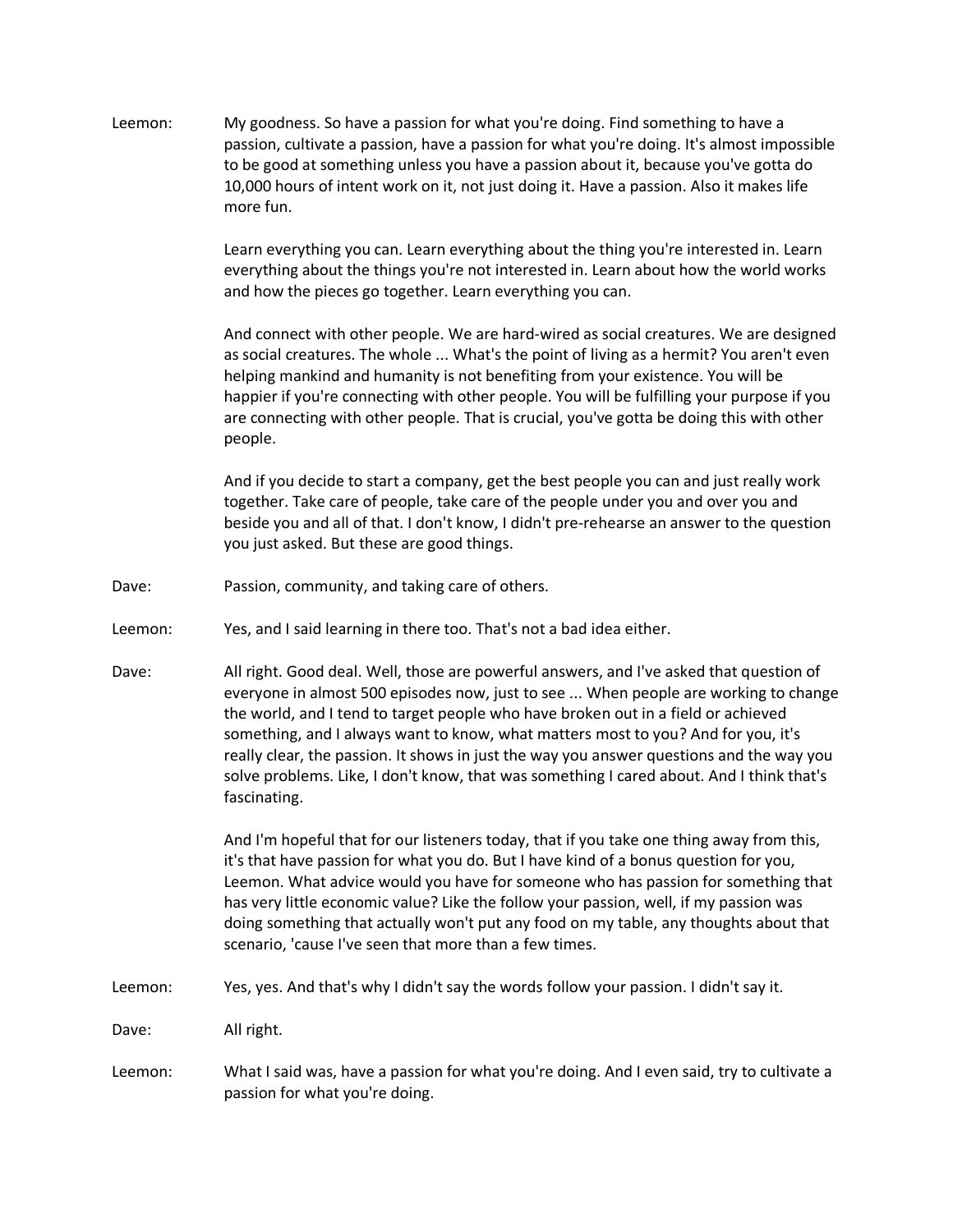Dave: Ah, so learn to care about what you're doing.

- Leemon: Learn to care about what you're doing. In addition, hobbies are great. Have a passion for your hobby. In addition, try to find ways that you can project what you're interested in onto the space of things that are actually useful to humanity as a whole, because you may find that there's something very close to what you're into that would actually benefit the world. And you said in terms of economics, maybe, or maybe what other people care about, but of course, if it's benefiting the world, then it does have economic value, and people do care about it. Dave: Yes. Leemon: And so I didn't say, major in whatever sounds like the top thing on your list for being fun, because that may not be the best use to humanity or yourself. Dave: Right, right. Leemon: What I said is have a passion about what you're doing. Dave: Very cool nuance, and I'm really glad you called that out, because I think following your passion can be dangerous if you want to eat. But it's incredibly joyful, so finding a way to have passion about what you do is different than doing what you have passion in. Leemon: True. Dave: So order of operations seems to matter, in math as well as in your career. Leemon, your company is called Swirlds. I'm guessing people want to learn more about what you're doing with hash graph. Swirlds.com. Leemon: That's right. Dave: Cool. Leemon: You can also go to hashgraph.com. Dave: Hashgraph.com is probably easier to remember. That's hash graph, not hash craft, just for people who are listening for that. And thank you for sharing your knowledge and wisdom, and thanks for your passion and curiosity, and for inventing really cool new stuff that the world needs. I am genuinely grateful for it. Leemon: Well, thank you. I really appreciate you having me on the program. Thank you very much. Dave: If you liked this episode, you know what to do. Go out there and get yourself a big
- basket of cryptocurrencies. Okay, maybe not, but you can if you want to. But what I would love it if you would do, if you liked this interview, two things. One, I haven't